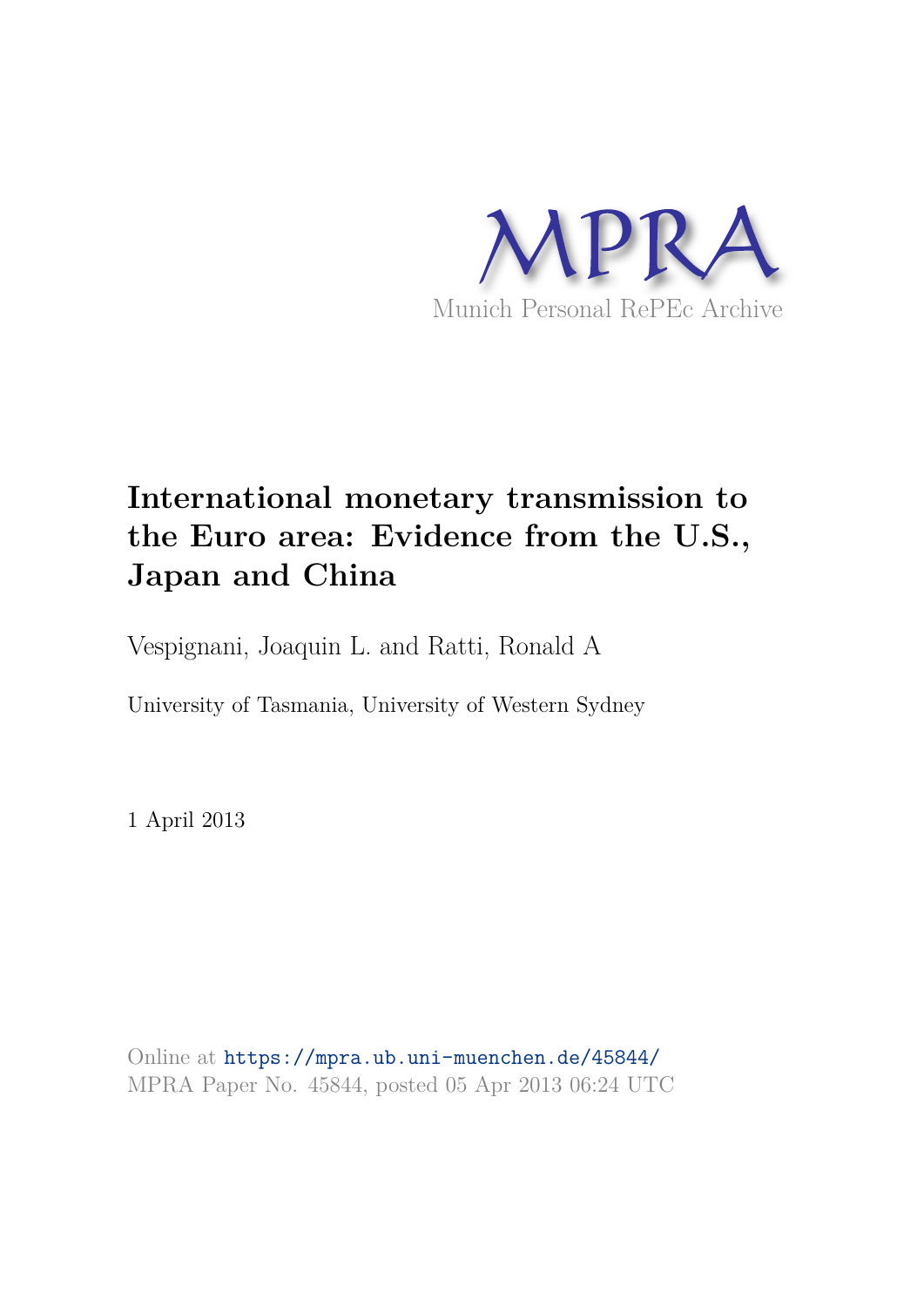#### **International monetary transmission to the Euro area:**

# **Evidence from the U.S., Japan and China**

Joaquin L. Vespignani<sup>a\*</sup> and Ronald A. Ratti<sup>b\*\*</sup>

<sup>a</sup>University of Tasmania, School of Economics and Finance, Australia <sup>b</sup>University of Western Sydney, School of Business, Australia

#### Abstract

There are marked differences in the effect of increases in monetary aggregates in China, Japan and the U.S. on Euro area economic and financial variables over 1999-2012. Increases in monetary aggregates in China are associated with significant increases in the world price of commodities and with increases in Euro area inflation, industrial production and exports. Results are consistent with shocks to China"s M2 facilitating domestic growth with expansionary consequences for the Euro area economy. In contrast, increases in monetary aggregates in Japan are associated with significant appreciation of the Euro and decreases in Euro area industrial production and exports. Production of goods highly competitive with European goods in Japan and expenditure switching in Japan are consistent with the results. U.S. monetary expansion has relatively small effects on the Euro area over this period compared to results reported in the literature for earlier sample periods.

Keywords: International monetary transmission, China"s monetary aggregates, Euro area Commodity prices

JEL Codes: E40, E42, E52, E58

\*Corresponding author: Joaquin L. Vespignani; University of Tasmania, School of Economics and Finance, Australia; Tel. No: +61 3 62262825; E-mail address[: Joaquin.Vespignani@utas.edu.au](mailto:Joaquin.Vespignani@utas.edu.au) 

\*\*Ronald A. Ratti; University of Western Sydney, School of Business, Australia; Tel. No: +61 2 9685 9346; Email address: [r.ratti@uws.edu.au](mailto:r.ratti@uws.edu.au)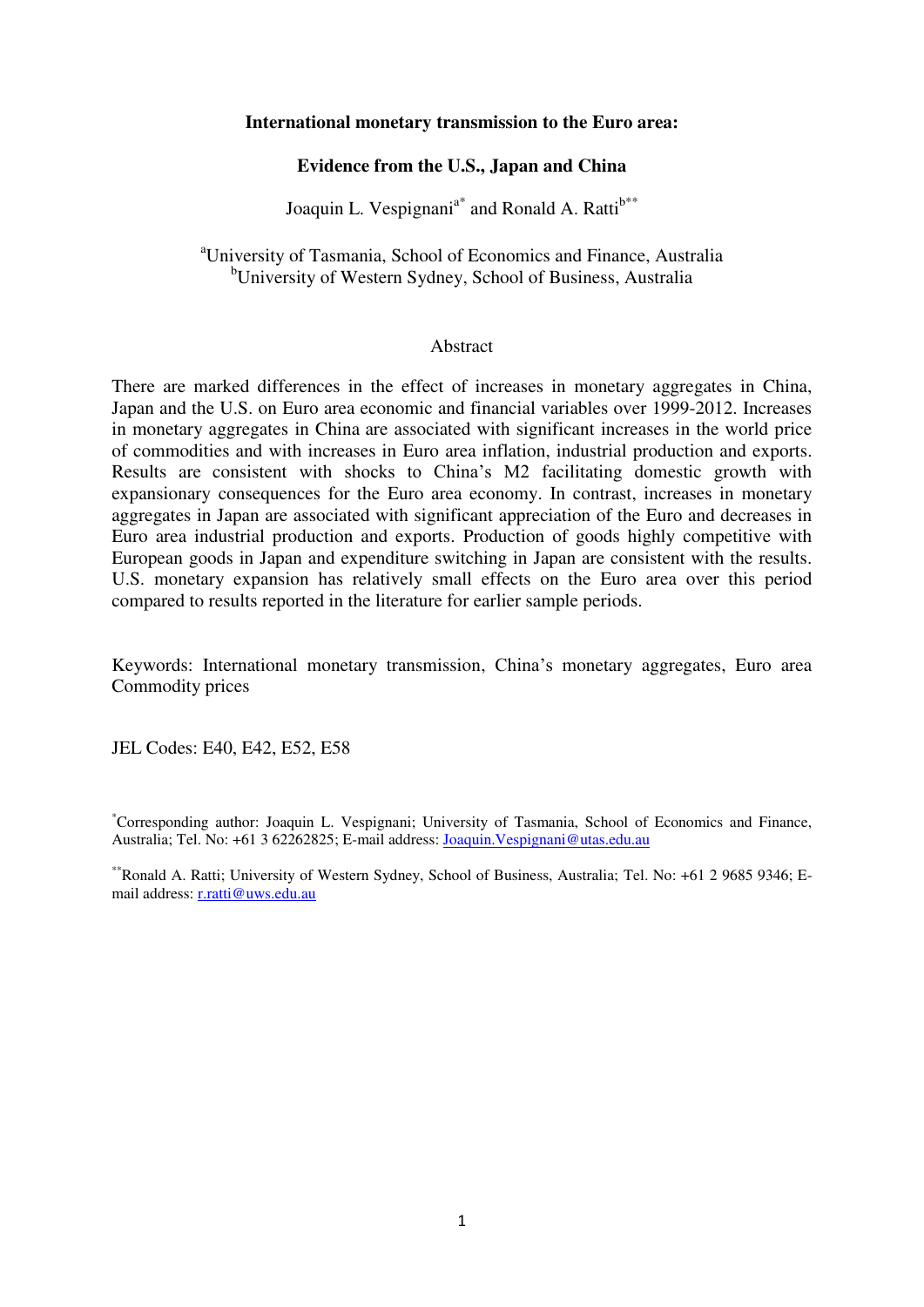#### **International monetary transmission to the Euro area:**

#### **Evidence from the U.S., Japan and China.**

# **1. Introduction**

 $\overline{a}$ 

This paper examines the influence of monetary aggregates shocks in U.S., China and Japan on the Euro area over 1999-2012. The topic is of interest given the rise in global monetary aggregates in recent years and the growing importance of China in the world economy. In 2011 China's M2 surpassed that in Japan, the U.S. and in the Euro area for the first time. The growing importance of China's money supply and unprecedented monetary expansion in the largest economies is illustrated in Figure 1. Given these developments, does a monetary expansion outside the Euro area have positive or negative effects in the Euro area? Does it matter where the monetary expansion originates? Does a monetary expansion in China, Japan or U.S. have the same consequences in improving or in worsening production in the Euro area and the Euro area trade balance?

The major finding of the paper is that over 1999-2012 China's monetary expansion has significant effects on the Euro area that are quite different from those of the U.S. and Japan.<sup>1</sup> China operates a dollar peg and has extensive capital controls in place. How then would China's monetary policy influence the Euro area? The influence on the Euro area is through an increase in demand for imports and given the sheer scale of China"s growth through effects on world commodity prices. The rise in commodity prices is reflected in significantly higher inflation in the Euro area. China's monetary expansion is also associated with significant increases in Euro area industrial production and income absorption in China is reflected in greater Euro area exports.

<sup>&</sup>lt;sup>1</sup> Sun (2009) argues that China operated an independent monetary policy during the fixed exchange rate period 1998 to 2005. Goodfriend and Prasad (2007) note that capital controls provide room for monetary policy independence in China even though the central bank manages the exchange rate. In the Mundell–Fleming model with imperfect capital mobility, sterilization actions under a fixed exchange rate permit an independent monetary policy. Up until 2005 the Renminbi was pegged to the U.S. dollar. Since 2005 the Renminbi has been allowed to float in a narrow margin around a fixed base rate determined with reference to a basket of major currencies.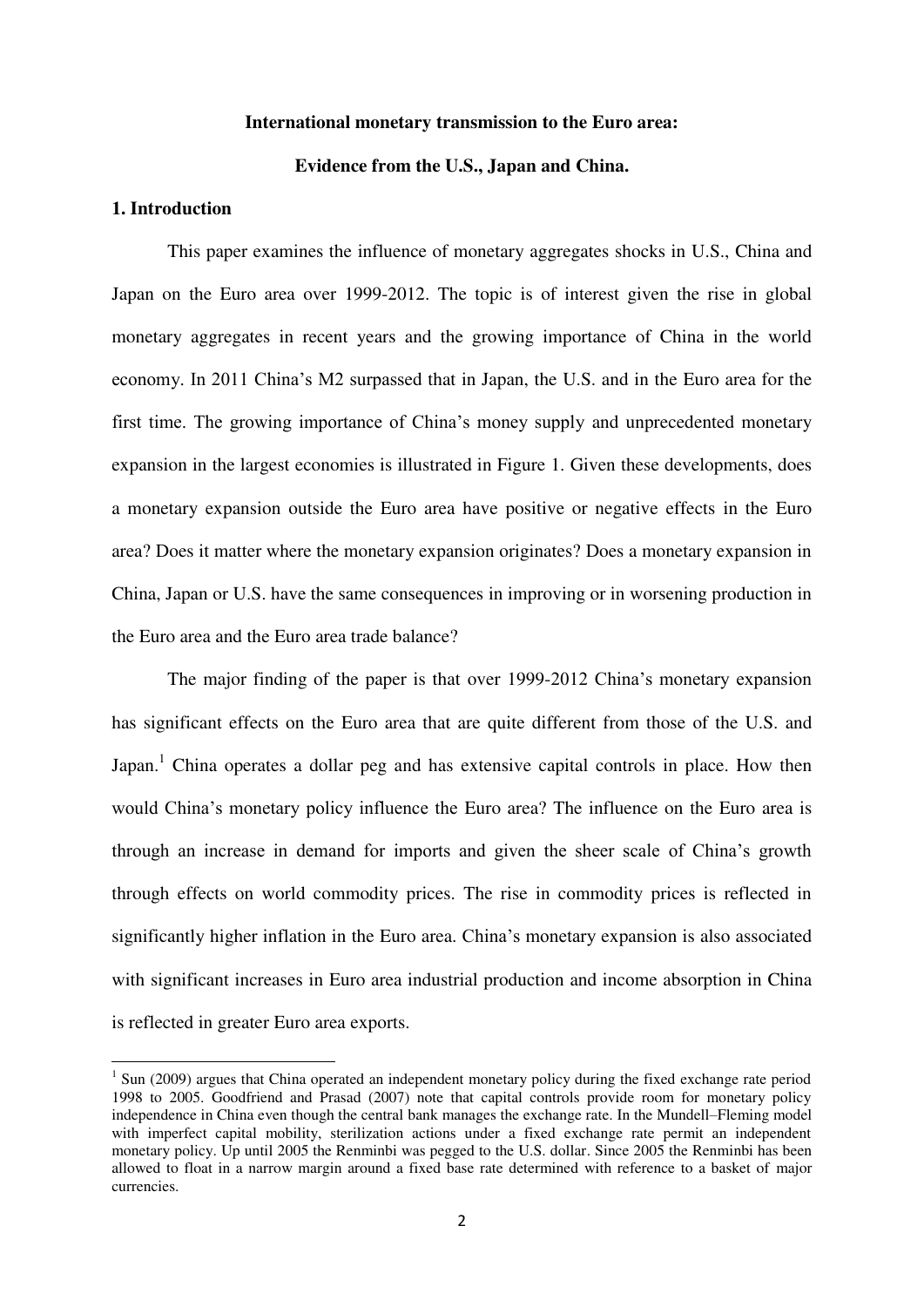Increases in monetary aggregates in Japan lead to significant appreciation of the Euro and are associated with significant decreases in Euro area industrial production and exports. Japanese production of goods highly competitive with European goods and expenditure switching in Japan are consistent with the results. U.S. monetary expansion has relatively small effects on the Euro area over 1999-2012. This contrasts with work on earlier time periods finding that U.S. expansionary monetary policy causes boom in other countries (for example, Kim (2001a)).

In this investigation we developed a novel approach to test the impact of foreign monetary aggregates shocks on the domestic Euro area economy. The international monetary variables are assumed to be contemporaneously exogenous in a SVAR model. The effects of exogenous monetary policy shocks in China, Japan and the U.S. on Euro area output, inflation, monetary aggregates, interest rate, exchange rate and trade are then examined.

In the section 2 the methodology for the study of international monetary transmission to the Euro area is discussed. Data and variables are discussed in Section 3. The empirical results are presented in Section 4. Section 5 concludes.

# **2. The Methodology**

### **2.1. Background studies**

A number of papers have examined the effect of foreign monetary policy shocks on other economies. Intertemporal models by Svensson and Van Wijnbergen (1989) and Obstfeld and Rogoff (1995) suggest that monetary expansion in a large open economy such as the U.S. will decrease world real interest rates and stimulate global aggregate demand in the U.S. and non-U.S. countries. Kim (2001a) finds that over 1974-1996 monetary expansion in the U.S. causes economic expansion in the non-U.S. G-6 by lowering interest rates across these economies. Holman and Neumann (2002) find that U.S. monetary expansion has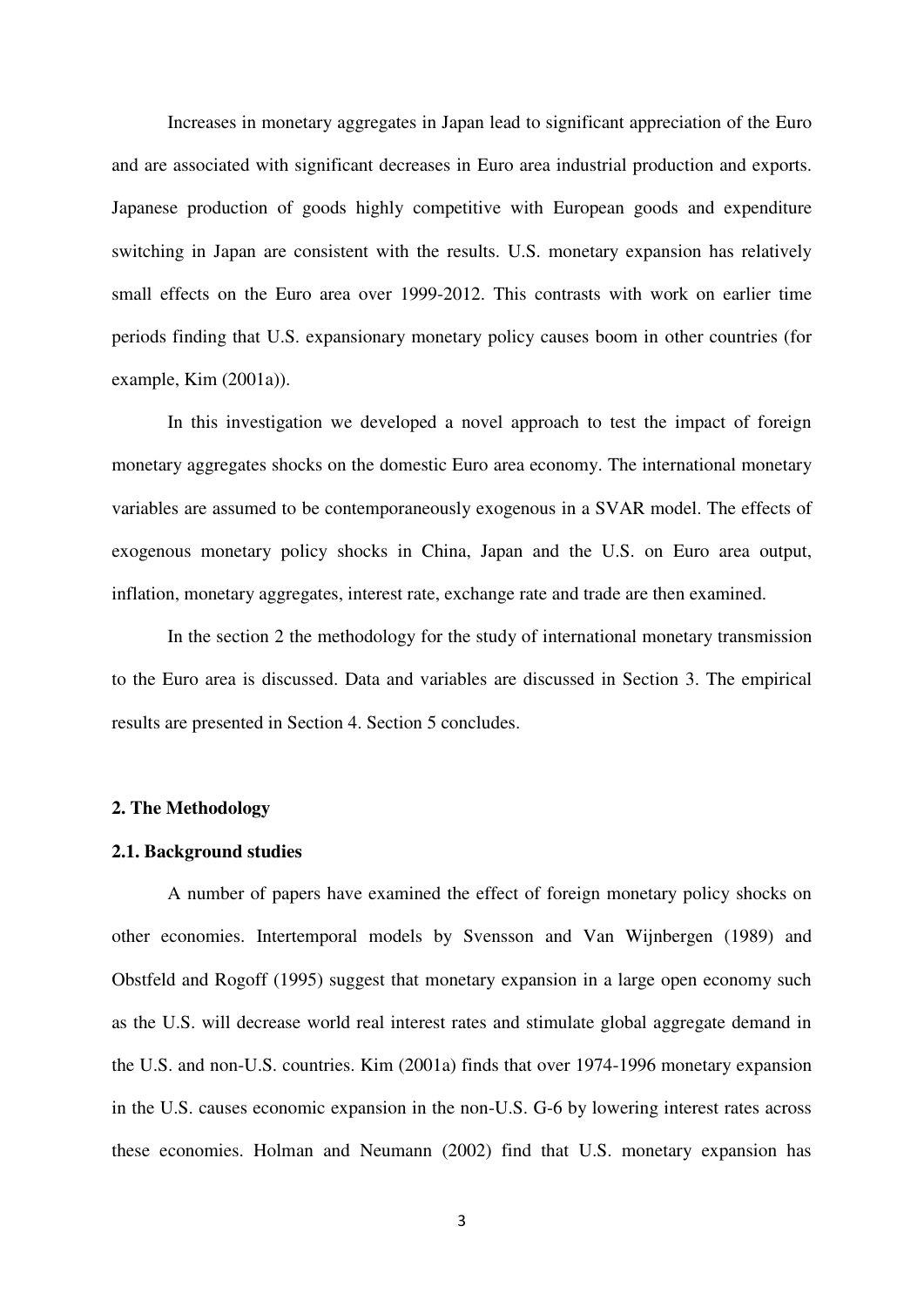positive effects on real activity in Canada. Canova (2005) reports a similar finding with regard to the effect of U.S. monetary policy on Latin American countries. Miniane and Rogers (2007) find that capital controls do not manage to insulate countries from U.S. monetary shocks. Shambaugh (2004) finds significant differences between how the domestic interest rates of exchange rate fixers and floaters respond to changes in foreign interest rates. Di Giovanni and Shambaugh (2008) show that high interest rates in a major country have a contractionary effect on the domestic economy of a country that fixed its exchange rate to that of the major country. The empirical work in these studies employs a structural vector autoregression (SVAR) framework.

To examine the effects of exogenous monetary policy shocks in China, Japan and the U.S. on Euro area variables, we construct two SVAR models. The second model is constructed to examine the robustness of results obtained with the first model. Our work is informed by a number of contributions to the literature on the effects of monetary policy on international economies. The two SVAR models we propose are extensions of the popular models of Dedola and Lippi (2005) and Kim and Roubini (2000). Dedola and Lippi (2005) construct a SVAR for each of five OECD countries based on Christiano et al.'s (1999) five variable SVAR model for the U.S. which includes industrial production, the consumer price index, a commodity price index, a short-term interest rate and a monetary aggregate. Dedola and Lippi (2005) introduce sector output and the exchange rate into the Christiano et al. (1999) model.

Kim and Roubini (2000) include the world price of oil in their SVAR model in their examination of exchange rate anomalies so as to capture negative and inflationary supply shocks. For non-U.S. G-6 Kim and Roubini (2000) find that the exchange rate has a transitory appreciation following a domestic monetary policy contraction and find no indication of open economy anomalies. Building on the Kim and Roubini (2000) model, Kim (2001a) examines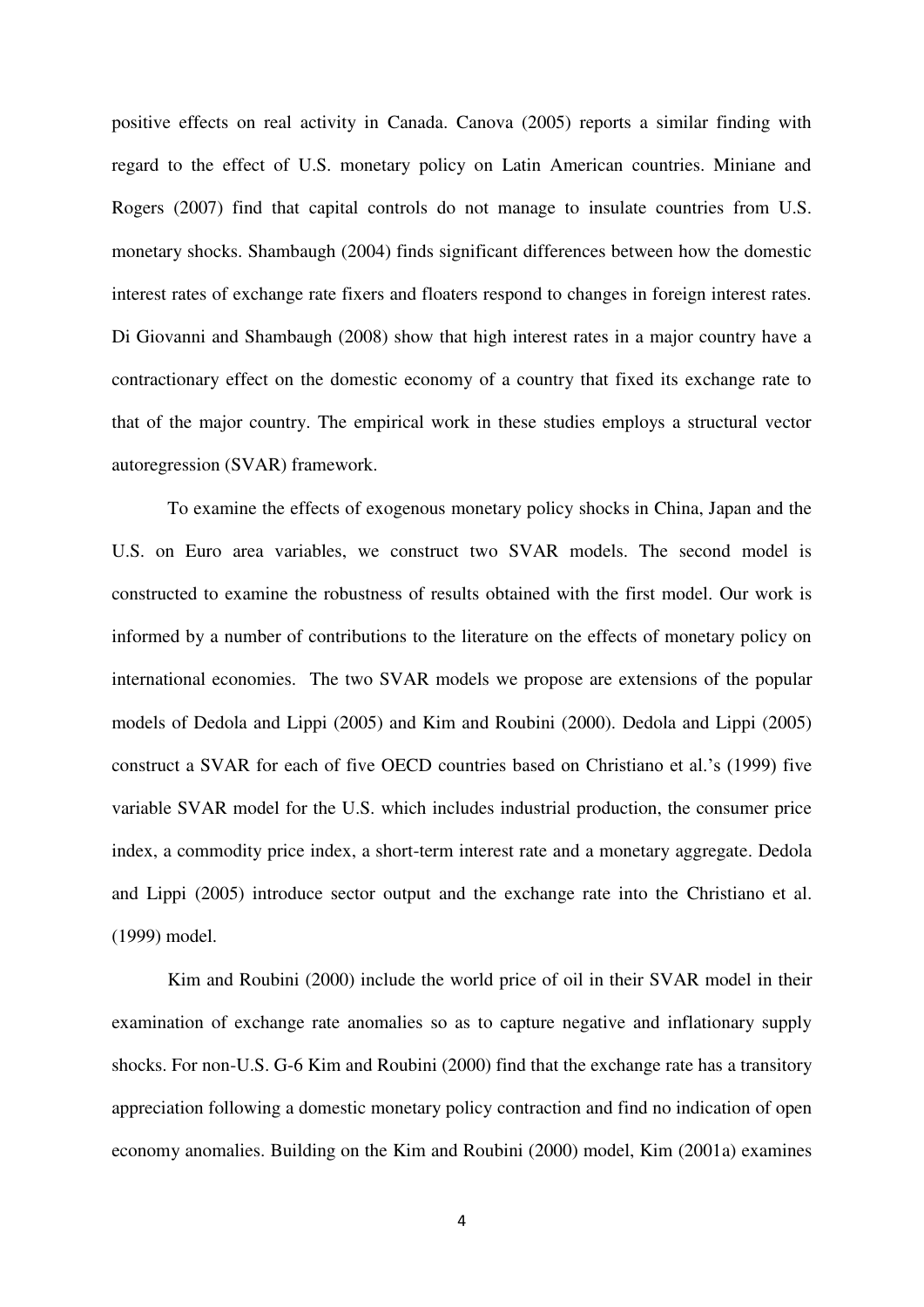the impact of U.S. monetary policy shocks on the non-U.S. G-6 and introduces bilateral trade balances into the model.

The predictions of the Mundell–Flemming–Dornbusch framework are ambiguous as to the effects of a monetary expansion in a foreign country on the domestic economy. A monetary expansion in a foreign country leads to an appreciation of the domestic real exchange rate which deteriorates domestic real trade balance as imports became cheaper and exports relatively more expensive for the domestic economy (switching-expenditure). Nevertheless, monetary expansions in a foreign country also improves income in this country, which could overtime lead to an increase in imports from other countries generating a positive effect on trade partner's net trade balance (income-absorption).

Kim (2001b) finds that for France, Italy and the U.K. (for approximately twenty year periods for each country ending in 1996) the exchange rate has a temporary appreciation following a domestic monetary policy contraction. Koray and McMillin (1999) report a similar result for the U.S. over 1973-1993. Kim (2001b) finds that the expenditure substitution effect of a devaluation dominates the income absorption effect of a domestic monetary expansion and the trade balance for these countries improves and that there is little evidence of a J-curve effect. Koray and McMillin (1999) report that for the U.S. there is evidence of a J-curve effect. Grilli and Roubini (1996) survey work on liquidity models in open economies and argue the non-neutrality of money derives from a separation of goods and asset markets.

Fan et al. (2011) finds that the growth rate in money supply (M2) play a crucial role in fine-tuning China"s economy, while official interest rates played a very passive role. Johansson (2012) notes that starting in 1998 the central bank of China began open market operations for the first time and that this was one of the most significant changes in China's monetary system. Koz´luk and Mehrotra (2009) find that China"s monetary expansion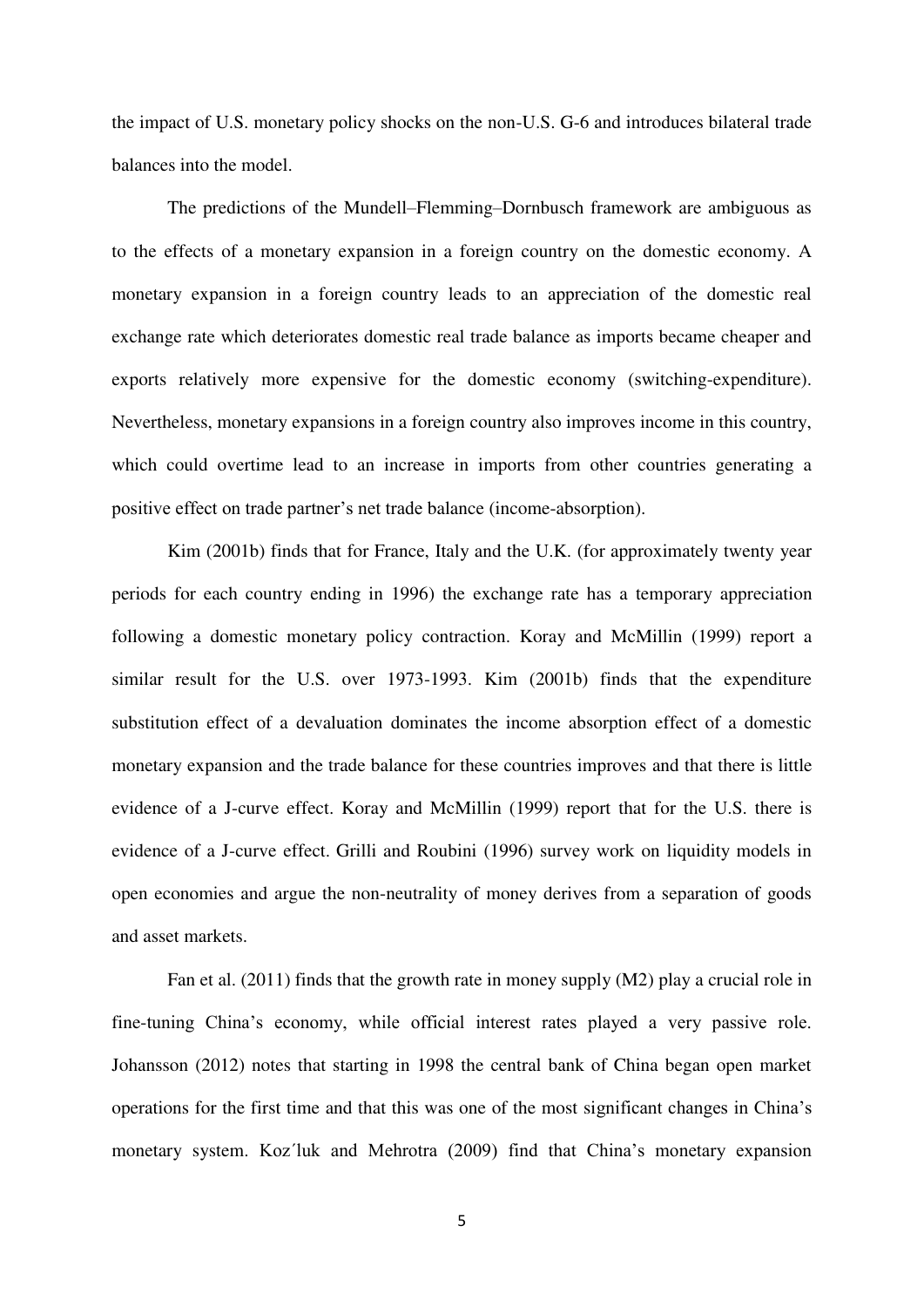significantly impacts real activity in East and Southeast Asian countries by increasing in demand for imports. Johansson (2012) finds that China"s monetary policy also influences equity markets in Southeast Asia. Koz´luk and Mehrotra (2009) and Johansson (2012) use M2 as the measure of China's monetary policy.

#### **2.2. The SVAR model 1**

We construct a SVAR for the Euro area in which the monetary variables are U.S. M2 (US  $M_2$ ), China M2 (China  $M_2$ ), the Euro area M2 (EU  $M_2$ ), and Japan M2 (Japan  $M2<sub>t</sub>$ ). The monetary variables are in U.S. dollars. The other endogenous variables in the model are: the Euro area industrial production  $(IP<sub>t</sub>)$ , the Euro area consumer price index  $(CPI<sub>t</sub>)$ , the global commodity price index in U.S. dollars  $(COM<sub>t</sub>)$ , the short term Euro area interest rate  $(IR_t)$ , the real effective trade-weighted Euro currency exchange rate  $(TW_l)$ .

The SVAR model 1 can expressed as:

$$
B_0 X_t = \beta + \sum_{i=1}^j B_i X_{t-i} + \sum_{i=1}^j FIP \gamma_{t-i} + \varepsilon_t , \qquad (1)
$$

where  $j$  is the optimal lag length, determined by the Akaike Information Criterion (AIC), three lags in this case, and  $\varepsilon$ <sub>t</sub> denotes the vector of serially and mutually uncorrelated structural innovations. The vector  $X_t$  can be expressed as ( $\Delta$  is the first difference operator):

$$
X_t = \begin{bmatrix} \Delta \log(US \, M2_t), \Delta \log(China \, M2_t), \Delta \log(Japan \, M2_t), \, \Delta \log(IP)_t, \Delta \log(CPI_t), \\ \Delta \log(COM_t), IR_t, \Delta \log(EUM2_t), \Delta \log(TWI_t) \end{bmatrix} \tag{2}
$$

Sheehan (1983) and Stam and Delorme (1991) show that money stock in large economies such as the U.S. and Germany influence both domestic and foreign income/output (when taken as an exogenous variable). Consequently, we introduce in our model as exogenous variables the industrial production of each of the countries the U.S, China and Japan (represented by the vector  $FIP_t$  in equation (1)) to isolate the country specific-income effect from monetary aggregates.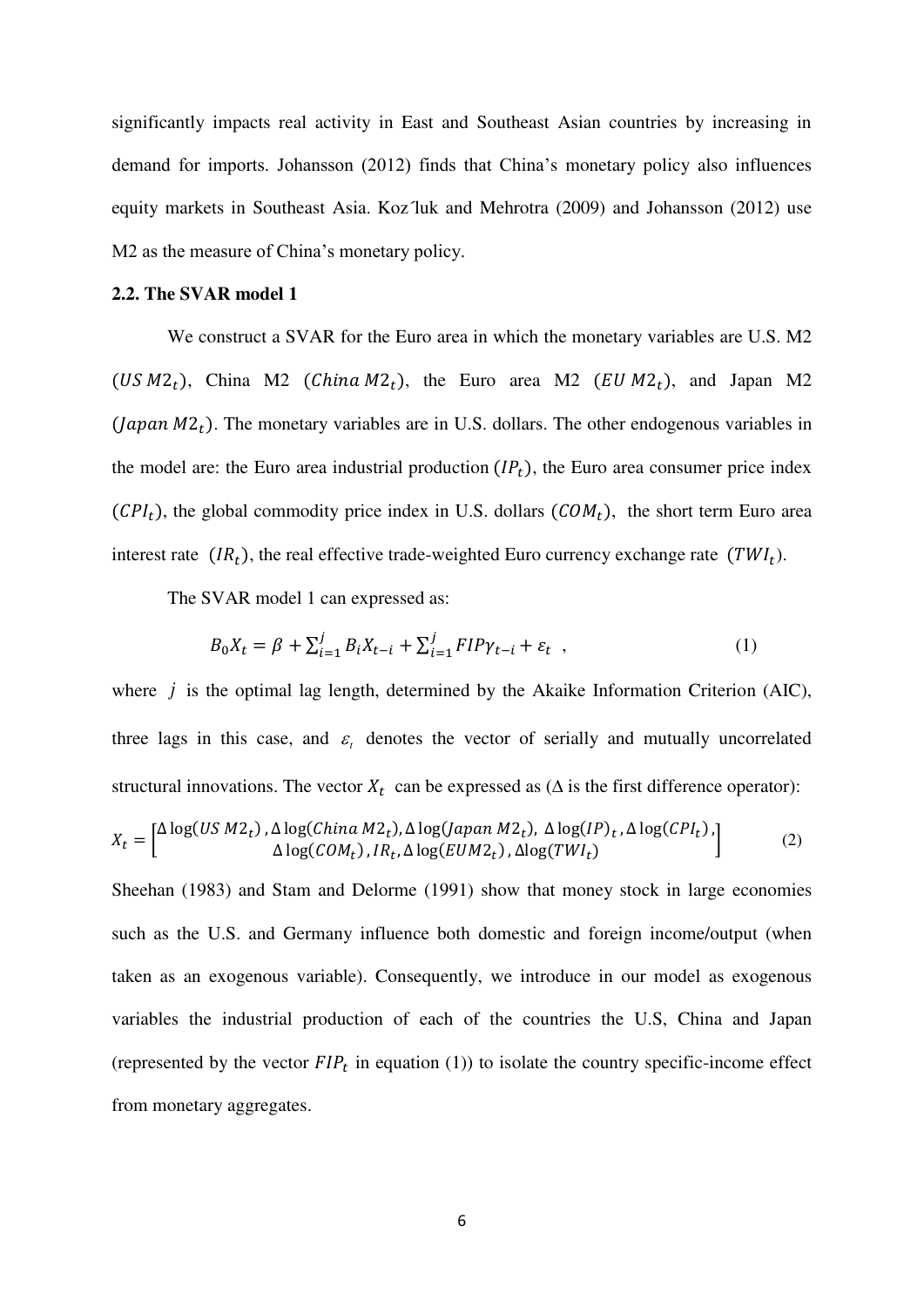In the SVAR Model 1 in equation (1) restrictions are based on Dedola and Lippi (2005) to the extent possible given the introduction of international monetary variables. In our model the international monetary variables are assumed to be contemporaneously exogenous.<sup>2</sup> We assume that international monetary aggregates depend upon foreign economies with a delay of one month and affect Euro area variables after one month.<sup>3</sup> These additional restrictions are supported by the data, the log likelihood ratio (LR) for overidentified restrictions shows a higher chi-square coefficient when these restrictions are introduced.

The  $B_0^{-1}$  has a recursive structure such that the reduced-form errors  $e_t$  can be decomposed as  $e_t = B_0^{-1} \varepsilon_t$ .

$$
e_{t} \equiv \begin{pmatrix} e_{t}^{\text{alog}(Us\,M2)} \\ e_{t}^{\text{alog}(lapan\,M2)} \\ e_{t}^{\text{alog}(lapan\,M2)} \\ e_{t}^{\text{alog}(lapon} \\ e_{t}^{\text{alog}(CPI)} \\ e_{t}^{\text{alog}(COM)} \\ e_{t}^{\text{H}} \\ e_{t}^{\text{alog}(COM)} \\ e_{t}^{\text{Alog}(CMI)} \end{pmatrix} = \begin{bmatrix} 1 & 0 & 0 & 0 & 0 & 0 & 0 & 0 & 0 \\ 0 & 1 & 0 & 0 & 0 & 0 & 0 & 0 \\ 0 & 0 & 1 & 0 & 0 & 0 & 0 & 0 \\ 0 & 0 & 0 & 1 & 0 & 0 & 0 & 0 \\ 0 & 0 & 0 & 1 & 0 & 0 & 0 & 0 \\ 0 & 0 & 0 & a_{43} & 1 & 0 & 0 & 0 \\ 0 & 0 & 0 & a_{53} & a_{54} & 1 & 0 & 0 & 0 \\ 0 & 0 & 0 & a_{63} & a_{64} & a_{65} & 1 & 0 & 0 \\ 0 & 0 & 0 & a_{73} & a_{74} & a_{75} & a_{76} & 1 & 0 \\ a_{80} & a_{81} & a_{82} & a_{83} & a_{84} & a_{85} & a_{86} & a_{87} & 1 \end{bmatrix} \begin{pmatrix} e^{US M2 \, Shock} \\ e^{L1 \,mines M2 \, shock} \\ e^{L1 \,mines M2 \, shock} \\ e^{L1 \,m faton \, shock} \\ e^{L1 \,m faton \, shock} \\ e^{L1 \,m faton \, shock} \\ e^{L1 \,m faton \, shock} \\ e^{L1 \,m faton \, shock} \\ e^{L2 \,m fact} \\ e^{L3 \,m fact} \\ e^{L4 \,m fact} \\ e^{L5 \,m fact} \\ e^{L6 \,m fact} \end{pmatrix} \qquad (3)
$$

To evaluate the impact of foreign monetary aggregates on Euro area trade variables, we follow Kim (2001a) and add one variable at the time to the model in equation (3). This exercise requires additional contemporaneous restrictions for the new variables. Given that trade variables are supposed to be affected contemporaneously by exchange rate fluctuation, we incorporate trade variables at the end of our system (equations (1) to (3)), consequently this variable is contemporaneously affected by all other variables and international monetary

 $\overline{a}$ 

<sup>&</sup>lt;sup>2</sup> Substantiation of contemporaneous restrictions can be found in Dedola and Lippi (2005), page 1546.<br><sup>3</sup> In analysis of the effects of global liquidity, Brana et al. (2012) argue that the monetary variable is ordered fi in a VAR as it is expected to be more exogenous with respect to the other variables in the short run.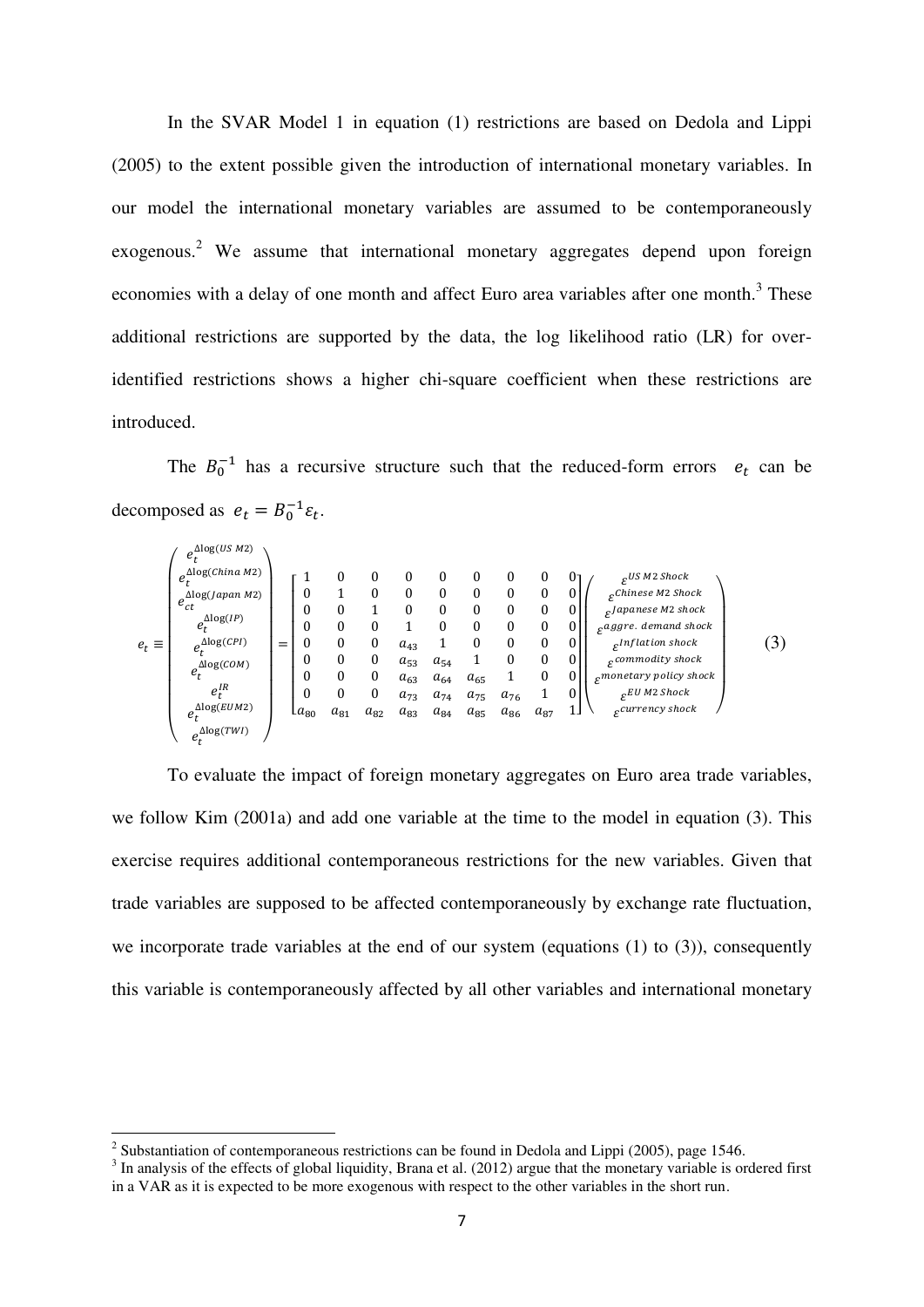aggregates.<sup>4</sup> The variables added are Euro area real trade balance, nominal trade balance, real exports and nominal exports.

The statistics on trade between the Euro area and the U.S., Japan and China in Figures 2 and 3 illustrate the enormous shifts taking place in the relative roles of the interactions between China and the G3 economies over the last thirteen years. Figure 2 shows Euro area exports to the U.S., China and Japan as per cent of total Euro area exports over 1999-2011. Euro area exports to China relative to exports overall have increased by over 250% and Euro area exports to the U.S. and the Japan relative to exports overall have declined by about one third over the period.

Figure 3 reports data on Euro area imports from the U.S., China and Japan as per cent of total Euro area imports. In 2011 imports from China to the Euro area far exceed imports from the U.S. and from Japan. Over 1999-2011 imports from China to the Euro area increased by over 200% as a fraction of total Euro area imports and imports from the U.S. and from Japan fell by about one half as a fraction of total Euro area imports.

# **2.3. SVAR model 2**

The robustness of results obtained with the SVAR model 1 will be examined with a SVAR model 2 based on Kim and Roubini (2000). Kim and Roubini (2000) developed a SVAR model using monthly data for developed economies that differs in several ways from the model in Equation (3). In the Kim and Roubini (2000) model, the short term interest rate and M2 are placed ahead of the industrial production and CPI (the order of these two variables is also switched). Other differences between the two basic SVAR models include the following. Oil price is contemporaneously exogenous in Kim and Roubini (2000), whereas in SVAR model 1 and in Dedola and Lippi (2005) commodity prices are influenced contemporaneously by industrial production. In Kim and Roubini (2000), industrial  $\overline{a}$ 

<sup>&</sup>lt;sup>4</sup> We also tried different orders in our Cholesky-type system, such as placing trade variables before trade weighted index, before Euro area M2 and before Euro area interest rate and results have been shown to be insensitive to order of these variables.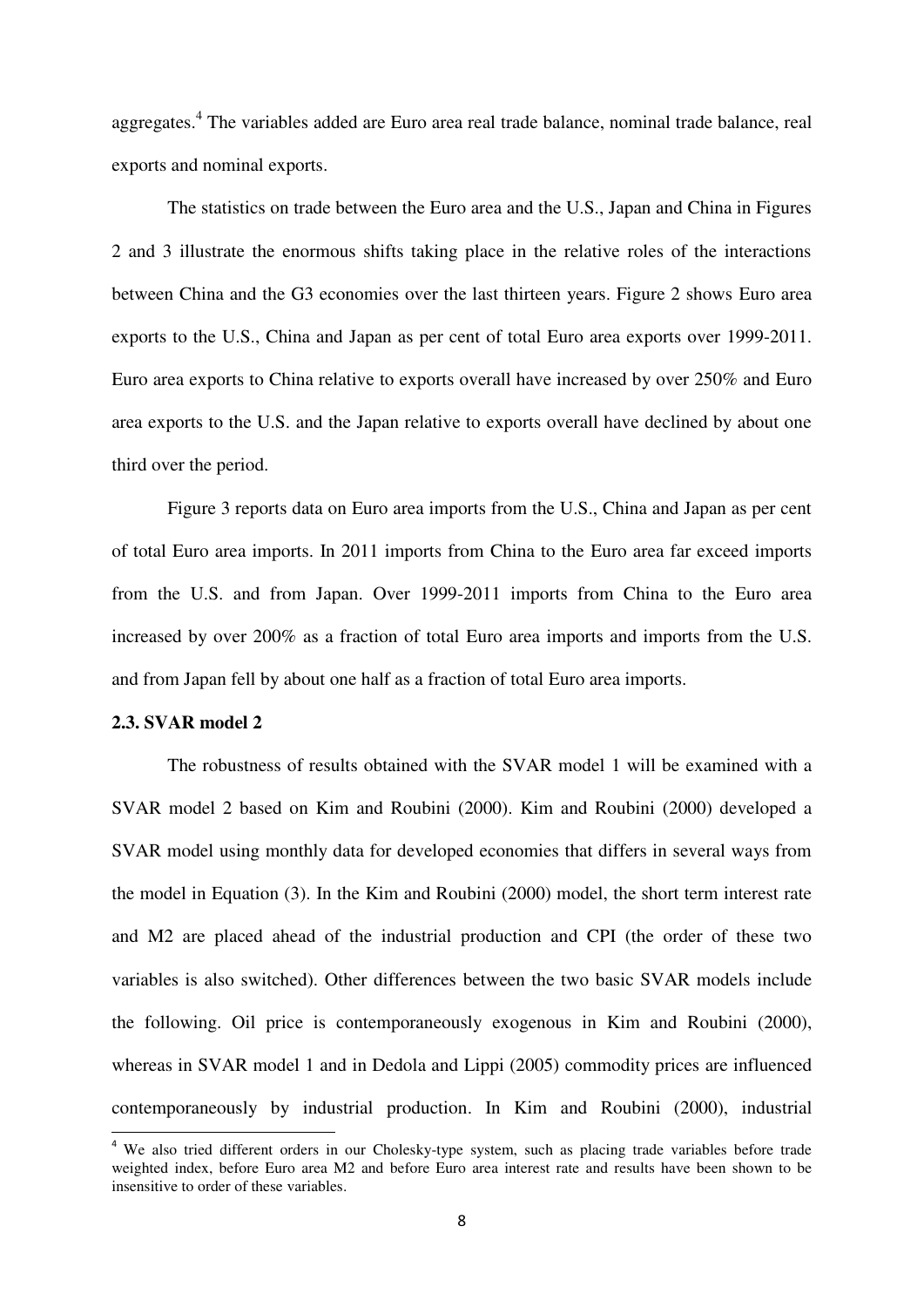production is dependent on supply shocks (represented by oil prices), but industrial production is contemporaneously exogenous in SVAR model 1 and in Dedola and Lippi (2005).

Given Equation  $(1)$ , Kim and Roubini  $(2000)$ 's model can be extended with the vector  $X_t$  in the SVAR model 2 expressed as:

$$
X_t = \begin{bmatrix} \Delta \log(US \, M2_t), \Delta \log(China \, M2_t), \Delta \log(Japan \, M2_t), \, IR_t, \Delta \log(EUM2_t), \\ \Delta \log(CPI_t), \Delta \log(IP)_t, \Delta \log(GOP_t), \Delta \log(TWI_t), \Delta \log(RTB_t) \end{bmatrix},
$$
\n
$$
(4)
$$

and the reduced-form errors given by:

 $\overline{a}$ 

|              | $e_t^{\Delta \log(U S\ M2)}$                                                                                                                                                                                                                                |     |                                                                             |                                                                                                           |                                                                                                                                               |                                                                                |                                                                                                                            |                                                                                                                     |                                                                                                                 |                                                                                                                |                                                                                                                                  |                                                                                                             |                                                                                                                                                                                                                                                                                                                                        |
|--------------|-------------------------------------------------------------------------------------------------------------------------------------------------------------------------------------------------------------------------------------------------------------|-----|-----------------------------------------------------------------------------|-----------------------------------------------------------------------------------------------------------|-----------------------------------------------------------------------------------------------------------------------------------------------|--------------------------------------------------------------------------------|----------------------------------------------------------------------------------------------------------------------------|---------------------------------------------------------------------------------------------------------------------|-----------------------------------------------------------------------------------------------------------------|----------------------------------------------------------------------------------------------------------------|----------------------------------------------------------------------------------------------------------------------------------|-------------------------------------------------------------------------------------------------------------|----------------------------------------------------------------------------------------------------------------------------------------------------------------------------------------------------------------------------------------------------------------------------------------------------------------------------------------|
|              | $\int e_L^{\Delta \log (China\ M2)}$<br>$e_t^{\Delta \log (Japan\,M2)}$<br>$e_{ct}^{\Delta \log (IR)}$<br>$e_t^{\Delta \log(EU\,M2)}$<br>$e_t^{\Delta \log (CPI)}$<br>$e_{t}^{\Delta \log (IP)}$<br>$e_{t}^{\Delta \log (GOP)}$<br>$e^{\Delta \log(TWI)}_t$ | $=$ | T<br>0<br>0<br>0<br>0<br>0<br>0<br>$\mathbf{0}$<br>$a_{80}$<br>$\mathbf{0}$ | 0<br>1<br>$\boldsymbol{0}$<br>0<br>$\boldsymbol{0}$<br>$\mathbf{0}$<br>0<br>$\mathbf{0}$<br>$a_{81}$<br>0 | $\theta$<br>$\boldsymbol{0}$<br>1<br>$\boldsymbol{0}$<br>$\boldsymbol{0}$<br>$\theta$<br>$\theta$<br>$\mathbf{0}$<br>$a_{82}$<br>$\mathbf{0}$ | 0<br>0<br>0<br>1<br>$a_{43}$<br>0<br>0<br>$\mathbf{0}$<br>$a_{83}$<br>$a_{93}$ | $\mathbf{0}$<br>$\mathbf{0}$<br>$\mathbf{0}$<br>$a_{34}$<br>1<br>0<br>$\mathbf{0}$<br>$\mathbf{0}$<br>$a_{84}$<br>$a_{94}$ | 0<br>$\mathbf{0}$<br>0<br>$\boldsymbol{0}$<br>$a_{45}$<br>⊥<br>$\mathbf{0}$<br>$\mathbf{0}$<br>$a_{85}$<br>$a_{95}$ | 0<br>$\mathbf{0}$<br>0<br>$\boldsymbol{0}$<br>$a_{46}$<br>$a_{56}$<br>1<br>$\mathbf{0}$<br>$a_{86}$<br>$a_{96}$ | 0<br>$\mathbf{0}$<br>$\mathbf{0}$<br>$a_{37}$<br>$\theta$<br>$a_{57}$<br>$a_{67}$<br>1<br>$a_{87}$<br>$a_{97}$ | 0<br>$\boldsymbol{0}$<br>$\boldsymbol{0}$<br>$\boldsymbol{0}$<br>$\boldsymbol{0}$<br>$\boldsymbol{0}$<br>0<br>0<br>1<br>$a_{98}$ | 0<br>0<br>$\mathbf{0}$<br>$a_{39}$<br>$\mathbf{0}$<br>$\mathbf{0}$<br>$\boldsymbol{0}$<br>0<br>$\mathbf{0}$ | $\varepsilon^{US\ M2\ Shock}$<br>$\varepsilon$ Chinese M2 Shock<br>$_{\mathcal{S}}$ Japanese M2 shock<br>$\varepsilon$ monetary policy shock<br>$E$ U M2 Shock<br>$\varepsilon^{Inflation\,shock}$<br>$g_{\alpha}$ aggre. demand shock<br>$\varepsilon^{global}$ oil prices shock<br>$_{\mathcal{F}}$ currency shock<br>$strace shock$ |
| $e_t \equiv$ | $e_{t}^{\Delta \log (RTB)}$                                                                                                                                                                                                                                 |     |                                                                             |                                                                                                           |                                                                                                                                               |                                                                                |                                                                                                                            |                                                                                                                     |                                                                                                                 |                                                                                                                |                                                                                                                                  |                                                                                                             |                                                                                                                                                                                                                                                                                                                                        |

.

#### (5)

In this system, the variable global oil price  $(GOP_t)$  is introduced instead of commodity prices. Equation (5) shows a different identification restriction consistent with Kim and Roubini  $(2000)$ .<sup>5</sup> Once again, we find that the data support restrictions that international monetary variables affect the Euro area variables after one month using LR for overidentified restrictions test.

In Kim and Roubini (2000) the central bank reaction function (the fourth equation in system 1, 4 and 5) only responds contemporaneously to domestic monetary aggregates and oil prices as information regarding other variables are not available within the period. In the money demand equation (fifth equation) restrictions are imposed such that the demand for

 $<sup>5</sup>$  Detailed restrictions in Equation (5) are well substantiated in Kim and Roubini (2000) and they can be found in</sup> page 568.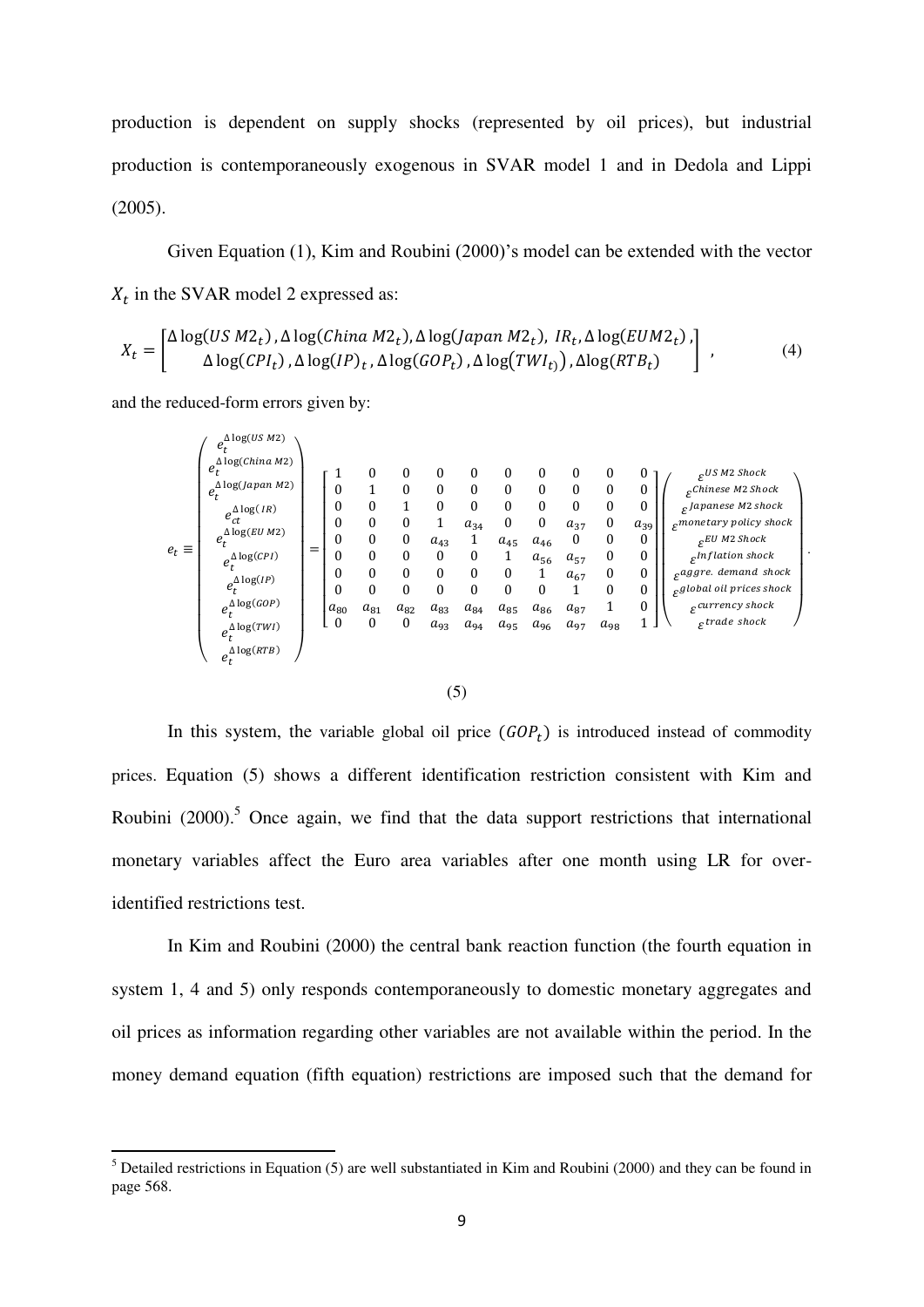real money depends on both real income and nominal interest rate.<sup>6</sup> Restrictions in both the inflation and output equations (sixth and seventh equation respectively) are standard in the economic literature assuming that oil or commodity prices affect these variables in the same period on the ground that most commodities (e.g. oil and gas) are crucial inputs for many sectors.<sup>7</sup>

Kim and Roubini (2000), Kim (1999) and Kim (2001a; 2001b) treat oil prices and/or commodity prices as contemporaneously exogenous**.** The exchange rate equation is affected contemporaneously by all other variables as international exchange rate operators may arbitrage daily with all available information. Finally, the real trade balance equation is assumed to be affected contemporaneously by all other variables given that trade activity occurs within a month.<sup>8</sup>

# **3. The Data and Variables**

 $\overline{a}$ 

The data are monthly from 1999:1 to 2011:12. The starting date is dictated by the creation of the European Central Bank (ECB) and by the fact that the People's Bank of China stopped bank credit targeting in 1998 and started concentrating on balance sheet adjustment for the conduct of monetary policy (Johansson (2012)). Monetary aggregates, industrial production indexes, Euro area CPI and interest rate, oil and commodity price data are from the Federal Reserve of St. Louis (FRED), while Euro area trade balances, exports and trade weighted exchange rate index are from Eurostat.<sup>9</sup> Global oil price is for West Texas Intermediate crude oil.

 $6$  These restrictions also have been used in Kim (1999 and 2001a).

<sup>7</sup> These restriction have been also been used by Gordon and Lepper (1994), Sims and Zha (2006), Chistiano *et al.* (1999) and Kim (1999 and 2001a).

<sup>&</sup>lt;sup>8</sup> Kim (2001a) tries different identification approaches for this equation without significant changes in the responses. We also arrive at similar conclusions; however the LM test for over identified restriction support the restrictions inherent in equation (5).

<sup>&</sup>lt;sup>9</sup> Data on exports and imports between the Euro area and the U.S., Japan and China are not available monthly, unfortunately.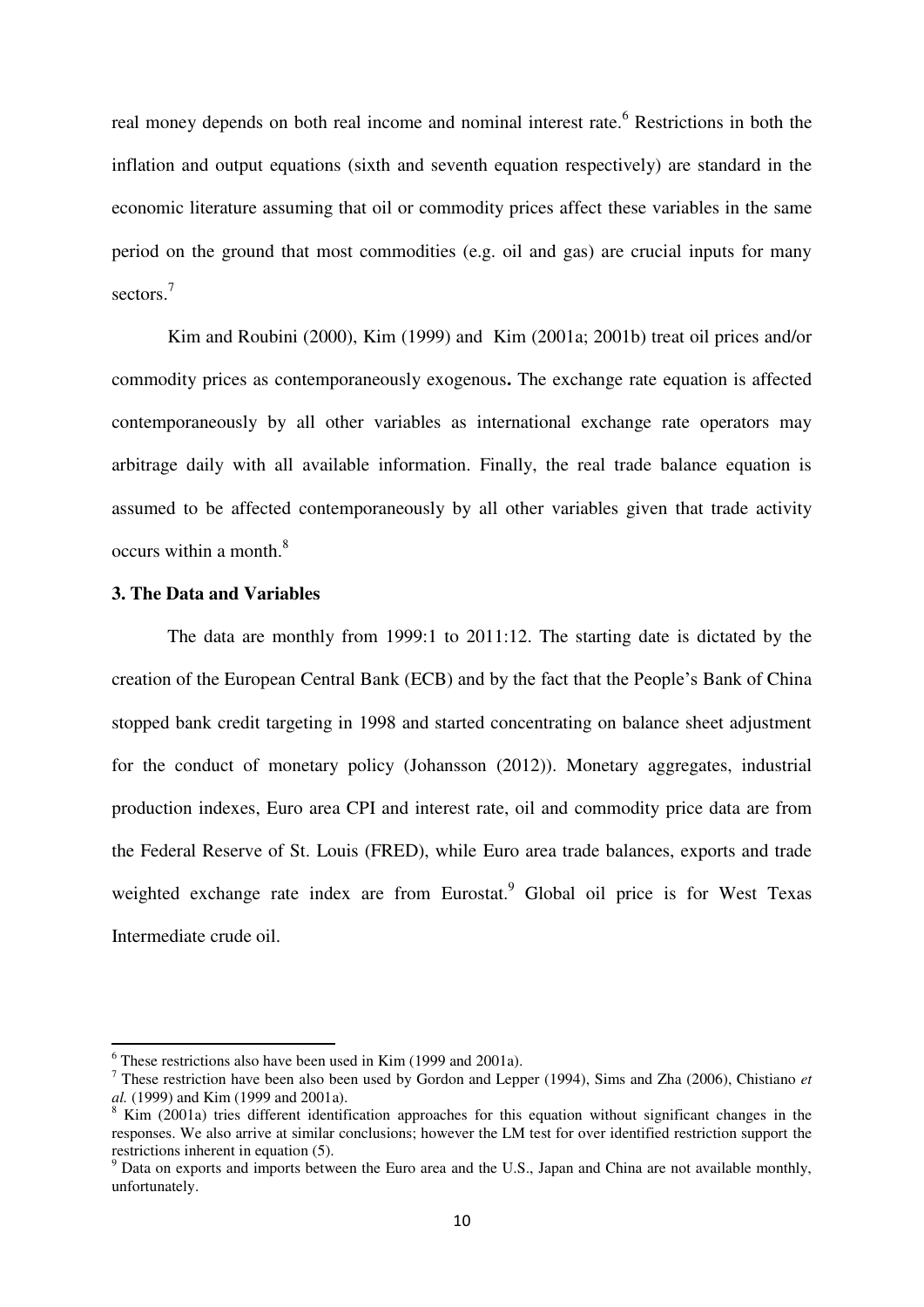To summarize, the monetary variables in the SVAR model are log first differences of M2 U.S. dollar amounts for the U.S., China, the Euro area and Japan. M2 is chosen as measure of monetary aggregate as it is the broadest monetary aggregate available for these four economies (e.g. Chinese M3 data is not available) for the full period. Euro area industrial production, Euro area consumer price index, global commodity price index (in USD , the real effect trade-weighted Euro currency, and industrial production indexes are log first differences. The short term Euro area interest rate appears in the model in percentage. All variables (but the interest rate) are first difference stationary according to Augmented Dickey-Fuller, Phillip-Perron and Kwiatkowski–Phillips–Schmidt–Shin tests.

# **4. Empirical results**

 $\overline{a}$ 

#### **4.1. The impulse response effects of the structural monetary shocks: SVAR model 1**

Figure 4 shows the dynamic response or impulse response function of the Euro area variables in the SVAR in equation (3) to one-standard deviation structural innovations. The dashed lines represent a one standard error confidence band around the estimates of the coefficients of the impulse response functions.<sup>10</sup> The first, second, and third columns show the responses of Euro area variables to structural innovations in U.S. M2, China M2, and Japan M2, respectively.

In the first row in Figure 4, Euro area industrial production tends to decline with positive innovations in U.S. M2 and in Japan"s M2. In contrast, an unanticipated positive increase in China"s M2 has a positive effect on Euro area industrial production that is statistically significant after two months, builds up over eight months and then persists. In the second row in Figure 4, Euro area CPI is not significantly affected by innovations in U.S. M2 (after the second month) and in Japan's M2. A positive shock to China's M2 has a positive

 $10$  The confidence bands are obtained using Monte Carlo integration as described by Sims (1980), where 5000 draws were used from the asymptotic distribution of the VAR coefficient.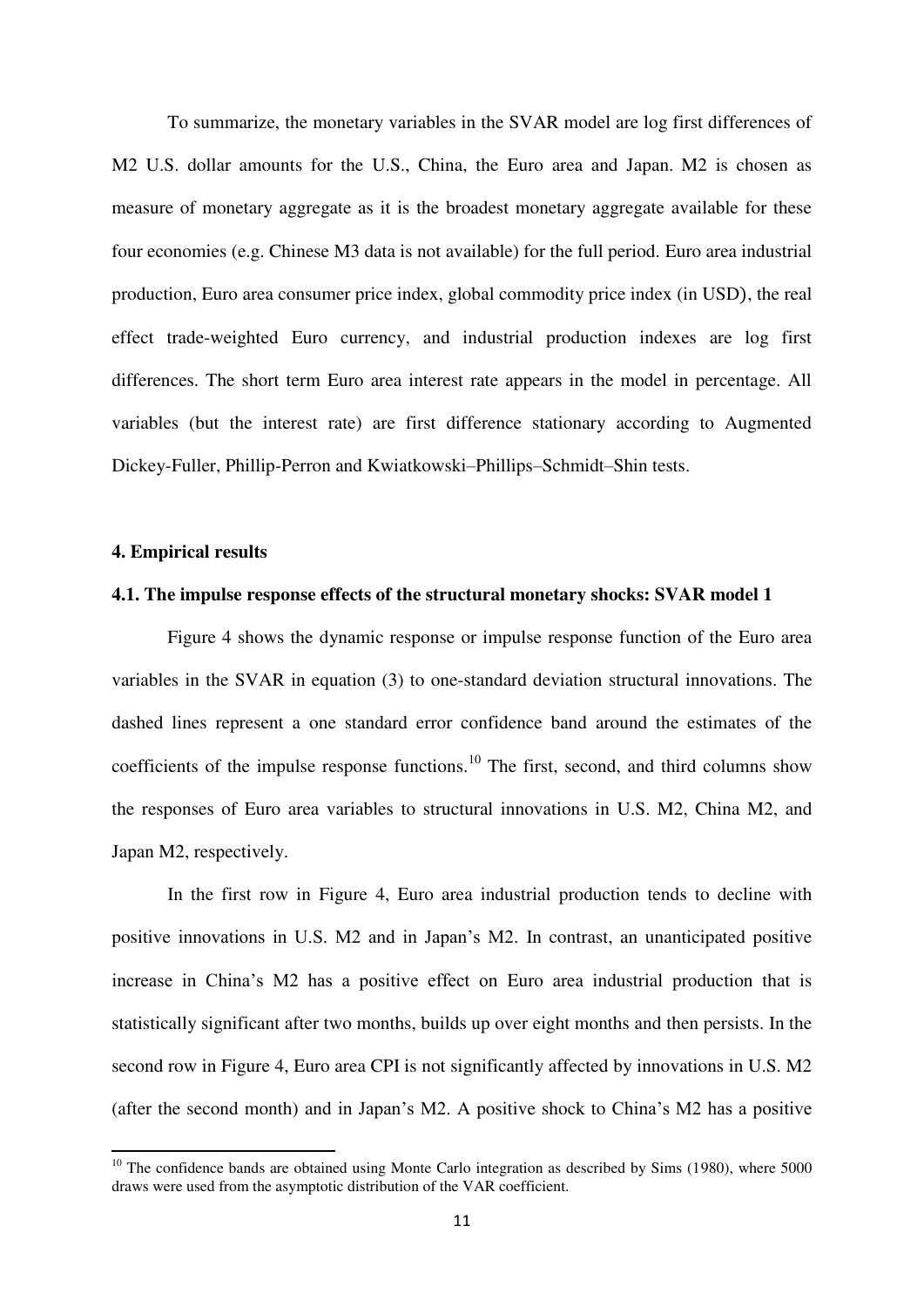effect on Euro area CPI that is sharply increases in the second month and then persists and is statistically significant throughout.

The effects of shocks to U.S. M2, China"s M2, and Japan"s M2 on international commodity prices are shown in the third row in Figure 4. After the first month a shock in U.S. M2 does not have a statistically significant effect on commodity prices. A positive shock in Japan"s M2 does have a positive but relatively small effect on commodity prices after seven months. A positive innovation in China's M2 has a statistically significant positive effect on commodity prices that builds up over seven or eight months and that then persists over 20 months.

In the fourth row in Figure 4, the short term Euro area interest rate does not respond significantly to innovations in U.S. M2 or in China"s M2. The short term Euro area interest rate does decline significantly for ten months in response to a positive innovation in Japan"s M2. This latter result is consistent with a defensive response by the Euro area to a stimulus by Japan that strengthens the Euro and makes Japanese goods more competitive in Europe. In the fifth row of Figure 4, Euro area M2 does not respond significantly to an innovation in U.S. M2. Euro area M2 increases significantly in response to positive innovations in China"s M2 and in Japan's M2. Consistent with the significant decline in the Euro area short term interest rate to a positive innovation in Japan's M2, the response in Euro area M2 to Japan's M2 is larger than is the response to positive innovation in China's M2.

The response effects of the real trade-weighted Euro currency to shocks to U.S. M2, China's M2, and Japan's M2 are shown in the last row in Figure 4. The responses to shocks to U.S. M2 and China"s M2 are small and not statistically significant after the first few months. However, a positive shock in Japan's M2 does have a statistically significant positive effect on the real trade-weighted Euro currency after two months that persists for twenty months.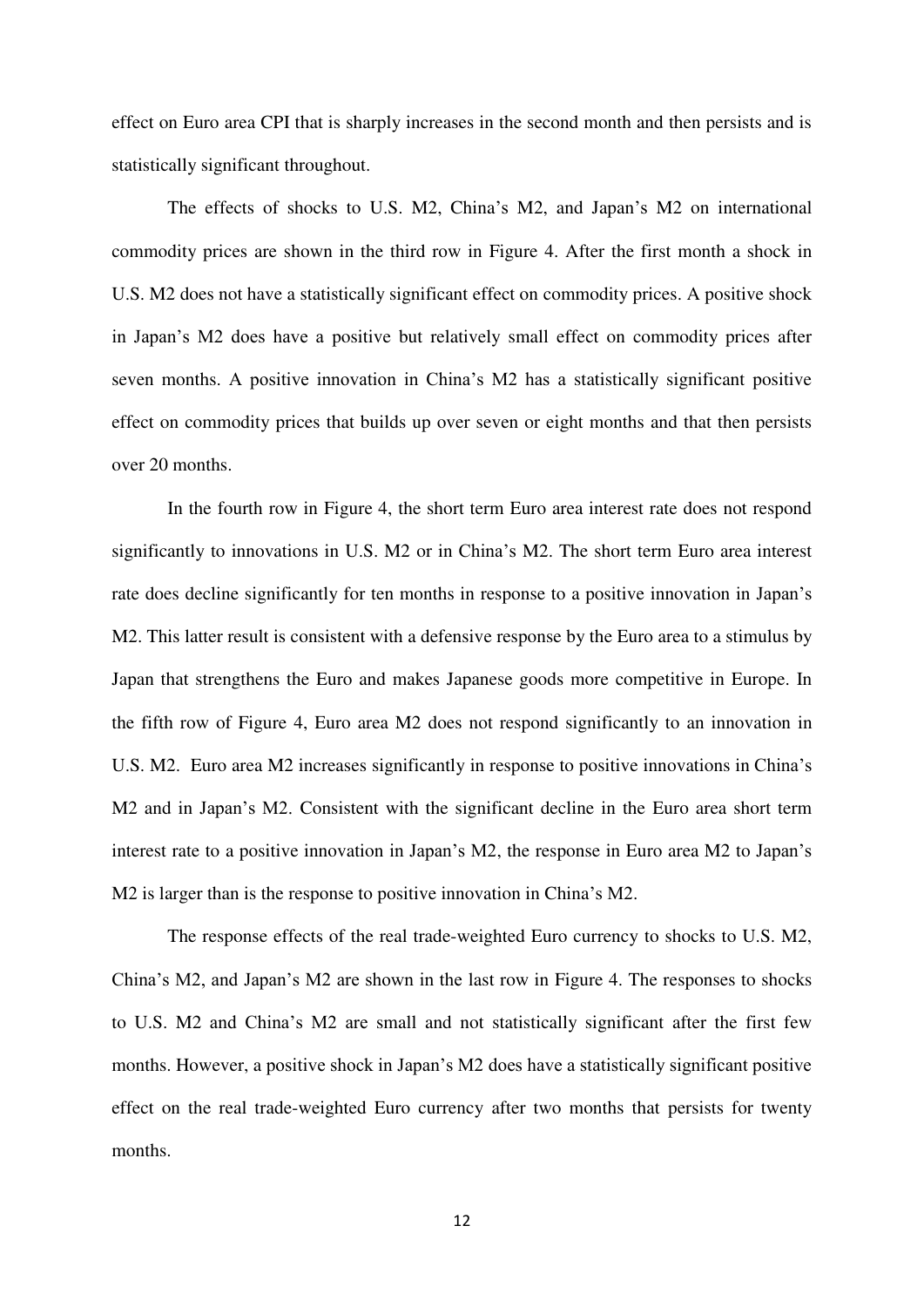The significant effect of shocks to China"s M2 on the real trade-weighted Euro exchange rate requires further explanation. A rise in China's M2 facilitates domestic growth and demand for imports. The currencies of the countries supplying imports to China experience upward pressure. To stabilize the pegged exchange rate, China must intervene in the foreign exchange market and sell foreign currency. The net effect of these actions on the real trade-weighted Euro exchange rate depends on the mix of imports and the mix of foreign currencies sold in the foreign exchange market. $^{11}$ 

### **4.2. Responses of Euro area exports and trade balance to monetary shocks**

Following a procedure in Kim (2001a) the Euro area real trade balance, nominal trade balance, real exports and nominal exports are now added one variable at a time as an additional variable (in last place) in the SVAR system in SVAR model 1 in Equation  $(3)$ .<sup>12</sup> The impulse response functions of the Euro area trade variables to the international monetary aggregates shocks are shown in Figure 5. Each row of results is for a different SVAR. The first, second, and third columns show the responses of Euro area trade variables to structural innovations in U.S. M2, China M2, and Japan M2, respectively.

The third and fourth rows of Figure 5 show that a positive shock to Japan"s M2 is associated with decreases in real and nominal Euro area exports. This result together with the findings of an appreciation in the Euro, a decline in Euro area industrial production and a decrease the Euro area short term interest rate in response to an expansionary monetary shock in Japan, is consistent with a highly competitive Japan. A monetary stimulus by Japan that strengthens the Euro and makes Japanese goods more competitive in Europe calls forth a defensive response in the Euro area. Expenditure substitution in Japan is reflected in lower

 $\overline{a}$ 

 $11$  Prior to 2005, with the Renminbi pegged to the U.S. dollar, the consequence of an increase in China's M2 would be a devaluation of the U.S. dollar relative to other countries. Since 2005, with the Renminbi tied to band around a basket of world currencies, this consequence of an increase in China's M2 might be less marked.

<sup>&</sup>lt;sup>12</sup> We also tried different orders in our Cholesky-type system, such as placing trade variables before trade weighted index, before Euro area M2 and before Euro area interest rate and results have shown to be insensitive to these orders.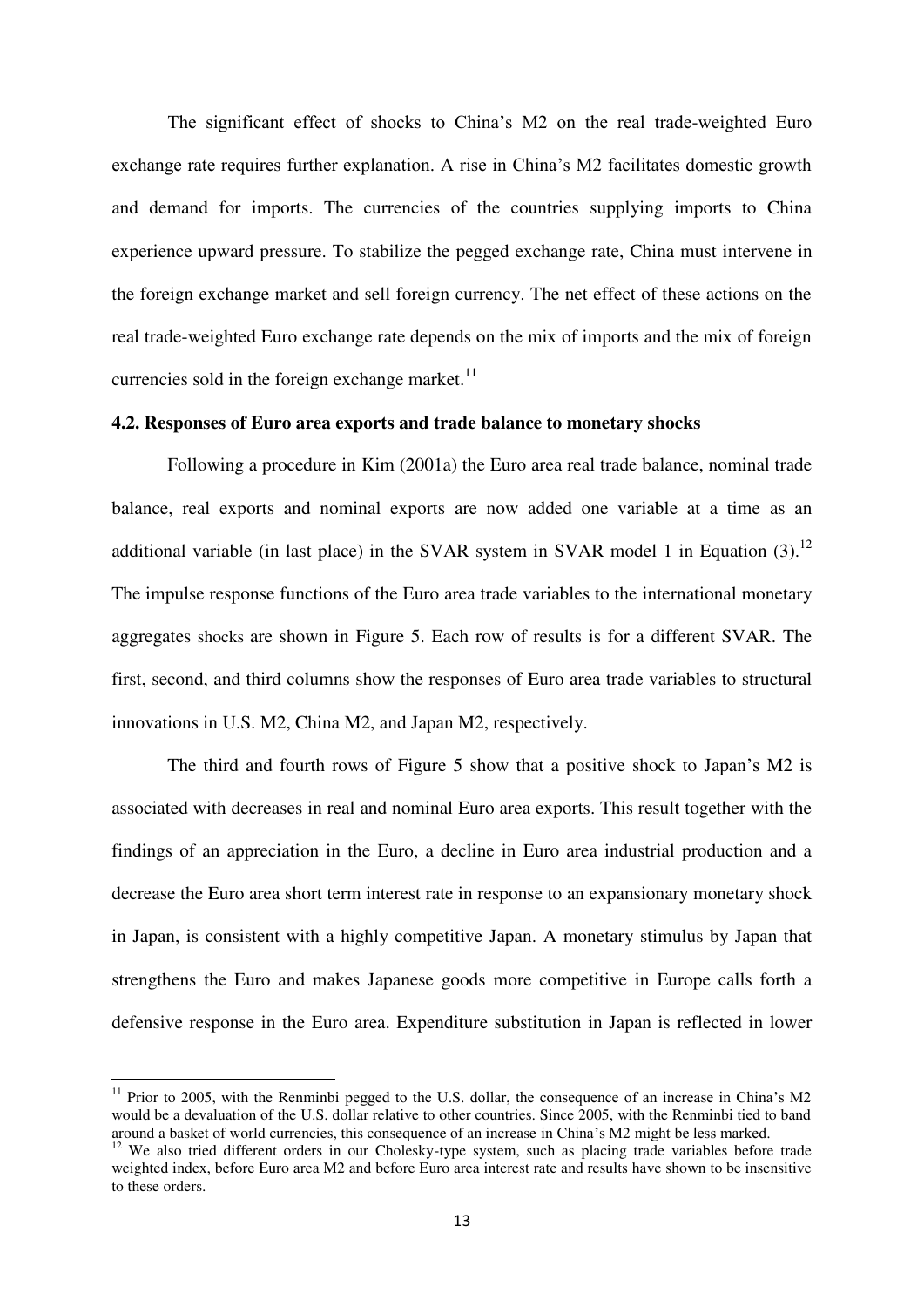Euro area exports. Japan's M2 shocks are consistent with a decline in the Euro area real and nominal trade balance, although the effects are not statistically significant in the first and second rows of Figure 5.

An unanticipated rise in China's M2 raises Euro area nominal exports as illustrated in the fourth row of the second column in Figure 5. The effects of China's M2 on real exports and real and nominal trade balances for the Euro area are only marginal statistically significant at the beginning in Figure 5. Increases in monetary aggregates in China drive an increase in the world price of commodities, an increase in the Euro area CPI, and are associated with significant increases in Euro area industrial production and exports. Income absorption in China is reflected in greater Euro area exports.

In contrast, U.S. M2 has relatively small effects on Euro area output, inflation, and trade variables and on commodity prices. These results for the US are different from Kim's (2001a) result for monetary expansion in the U.S. that causes a boom in major European countries in earlier decades. This reflects the great change in the international economy in recent years with the rise of China as a major economic force.

# **4.3. The impulse response effects of the structural monetary shocks: SVAR model 2**

Impulse response results from estimation of the model in Equations (4) and (5) are summarised in Figure 6. The first, second, and third columns show the responses of Euro area variables to structural innovations in U.S. M2, China M2, and Japan M2, respectively. The major difference from results reported in Figure 4 is that positive shocks to China's M2 now significantly increase the Euro area short term interest rate. This is consistent with European Central Bank efforts to reduce inflation and output in the Euro area as Chinese M2 shocks expand inflation, industrial production, oil prices and trade balance in this economy. With regard to real activity in the Euro area, Japan"s monetary expansion has negative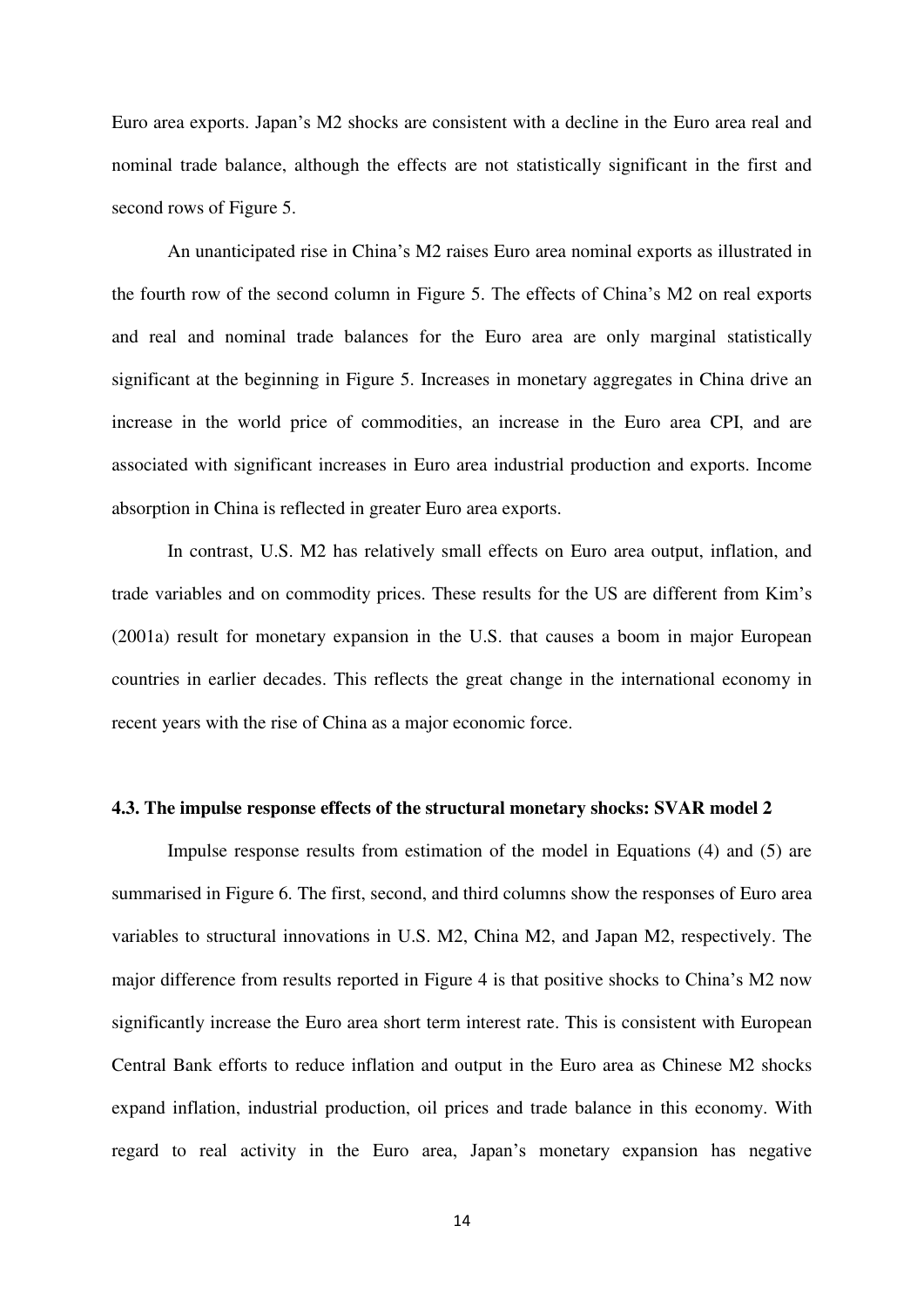consequences, China"s monetary expansion has positive consequences, and U.S. monetary expansion is inconsequential.

Results in this section are also in line with income absorption in China as Chinese monetary aggregates expansion lead an increase in Chinese imports from Euro area (reflected by improvements in Euro area inflation, industrial production and trade balance). In contrast, increases in monetary aggregates in Japan are associated with decline in Euro area industrial production. This is consistent with Japan"s goods becoming more competitively priced relative to European goods on world markets and with expenditure switching in Japan.

### **4.4. Robustness checks**

An alternative specification of our models uses different monetary aggregates as monetary indicators. We explore the use of both international and Euro area M0 and M1 instead of M2.<sup>13</sup> This exercise reveals very similar results to those observed in Sections 4.1., 4.2. and 4.3. (These results are available upon request).

In our SVAR model 1 we follow Dedola and Lippi (2005) in determining the lag structure of the SVAR using AIC criteria. However, other studies such as Kim (1999), Kim and Roubini (2000) and Kim (2001b), and our SVAR model 2 use a standard six lags. We find that results are similar to those presented in Figures 4 and 5 when six lags are used in SVAR model 1, although there is a decline in efficiency because the standard errors in general are larger with use of six lags.

# **4. Conclusion**

 $\overline{a}$ 

The major finding of the paper is that China's monetary expansion has a spill over effect on the Euro area through the effects on world commodity markets and through income absorption. Increases in monetary aggregates in China drive the increase in the world price of commodities, the increase in the Euro area CPI, and significant increases in Euro area

<sup>&</sup>lt;sup>13</sup> Monetary aggregates M3 is excluded because it is not available for China.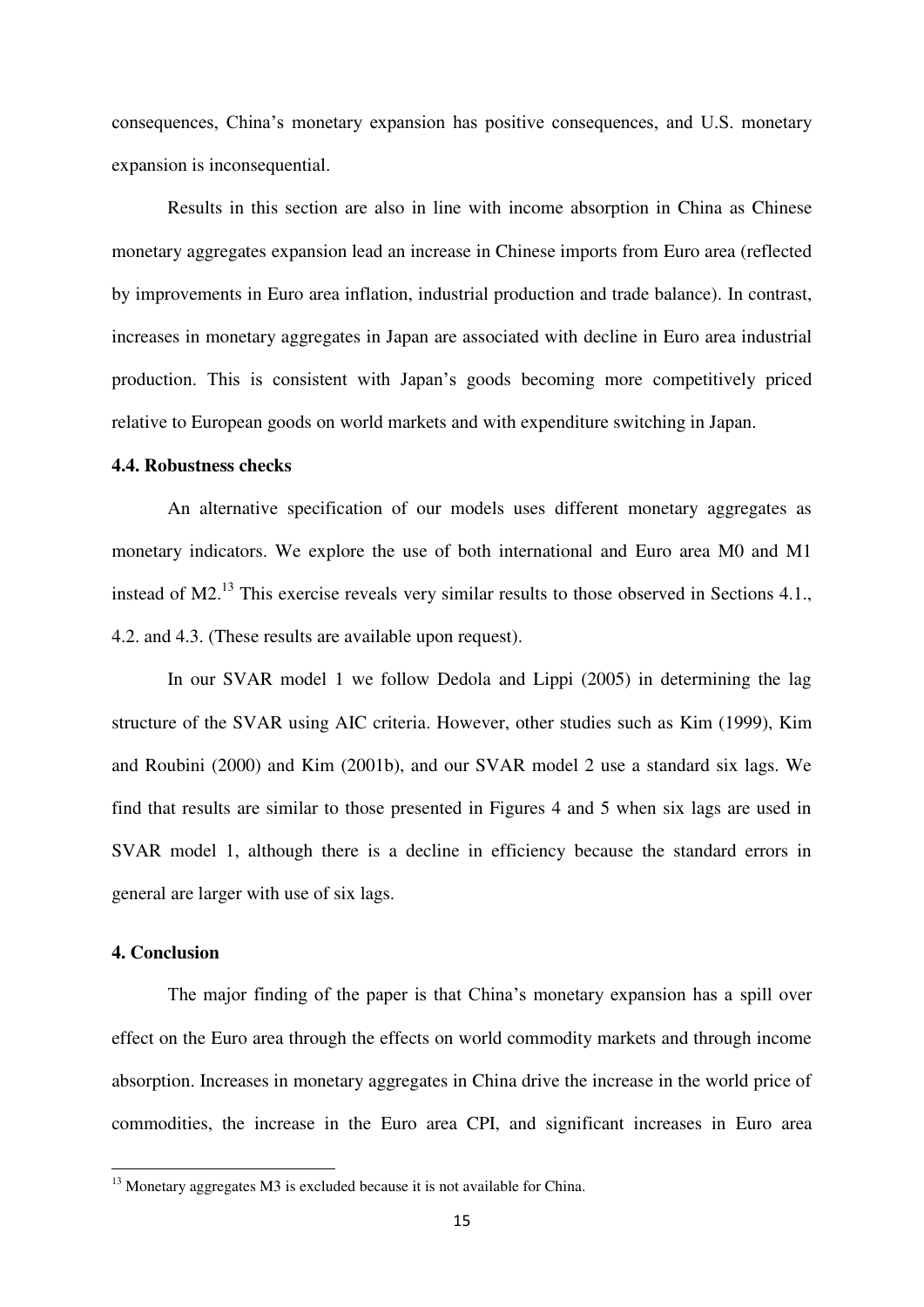industrial production. These findings are robust to a number of model specifications including different assumptions about whether commodity/oil prices are contemporaneously exogenous. We feel that inclusion of the China variables in analysis of the international transmission of monetary shocks is the correct specification given the tremendous impact of China on the global economy in recent years.

Increases in monetary aggregates in Japan are linked with significant appreciation of the Euro, decreases in Euro area industrial production and exports, and with monetary expansion in the Euro area (indicated by a decline in the Euro area short term interest rate). U.S. monetary aggregates increases have relatively small effects on Euro area output, inflation, and trade variables and on commodity prices over 1999-2011, in sharp contrast to findings in the literature on the positive effect of U.S. monetary expansion on major Western countries in earlier decades.

# **References**

Brana, S., Djigbenou, M.L., Prat, S., 2012. Global excess monetary aggregates and asset prices in emerging countries: A PVAR approach. Emerging Markets Review 13(3), 256–267.

Canova, F. (2005). 'The transmission of US shocks to Latin America', Journal of Applied Econometrics, Vol. 20, pp. 229–251.

Christiano, L.J., Eichenbaum, M., Evans, C., 1999. Monetary policy shocks: What have we learned and to what end? In: Taylor, J.B., Woodford, M. (Eds.), Handbook of Macroeconomics, Vol. 1A. North-Holland, Amsterdam, 65–148.

Dedola, L., Lippi, F., 2005. The monetary transmission mechanism: Evidence from the industries of five OECD countries, European Economic Review, Elsevier, vol. 49(6), 1543- 1569.

Di Giovanni, J., Shambaugh, J. C., 2008. [The impact of foreign interest rates on the](http://ideas.repec.org/a/eee/inecon/v74y2008i2p341-361.html)  [economy: The role of the exchange rate regime.](http://ideas.repec.org/a/eee/inecon/v74y2008i2p341-361.html) [Journal of International Economics,](http://ideas.repec.org/s/eee/inecon.html) Elsevier, vol. 74(2), 341-361.

Fan, L., Yu, Y., Zhang, C., 2011. An empirical evaluation of China"s monetary policies. [Journal of Macroeconomics](http://www.sciencedirect.com/science/journal/01640704) [33 \(2\)](http://www.sciencedirect.com/science/journal/01640704/33/2), 358–371.

Goodfriend, M., Prasad, E., 2007. A framework for independent monetary policy in China, CESifo Economic Studies 53 (1), 2-41.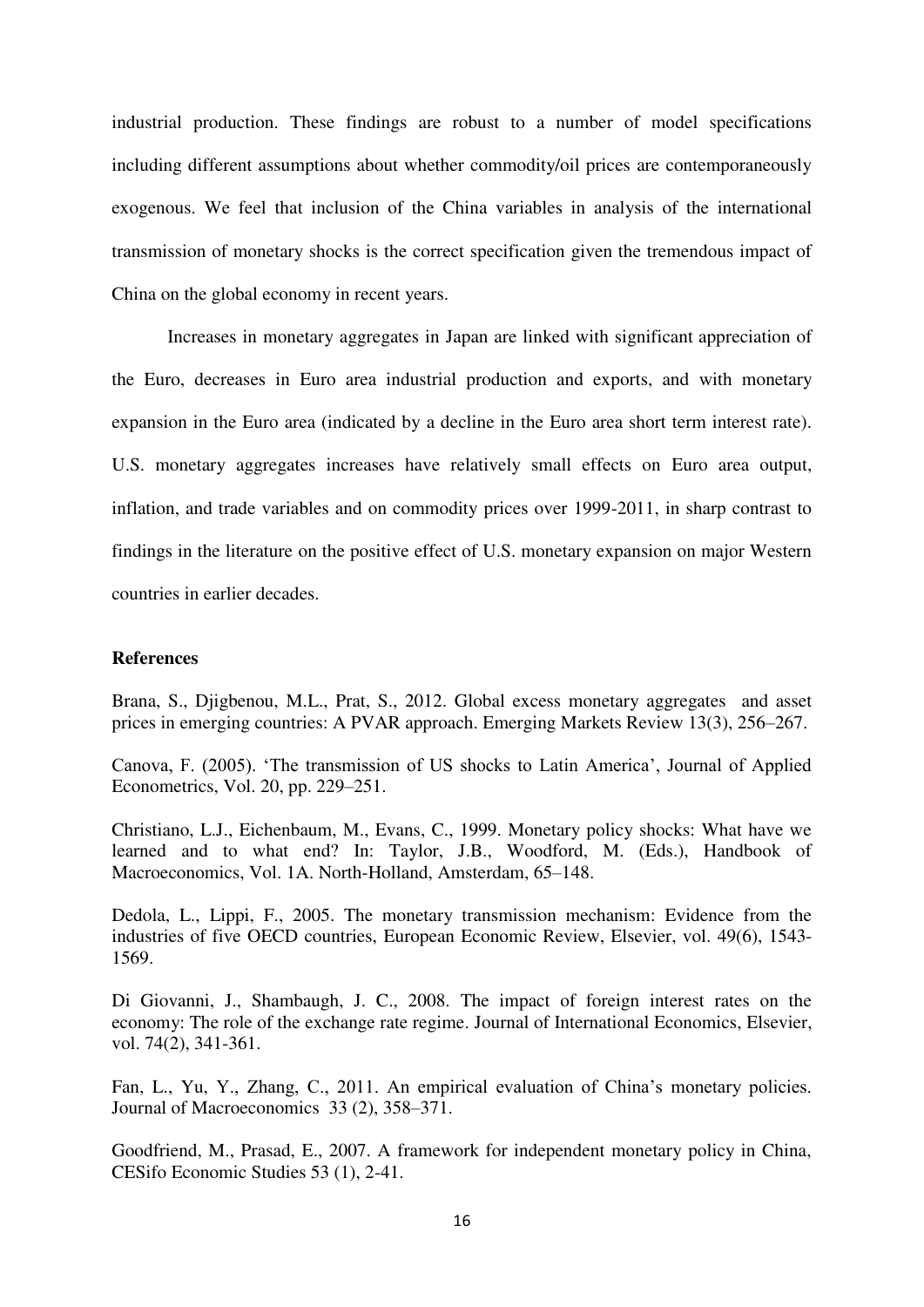Gordon, D.B., Leeper, E.M, 1994. [The Dynamic Impacts of Monetary Policy: An Exercise in](http://ideas.repec.org/a/ucp/jpolec/v102y1994i6p1228-47.html)  [Tentative Identification,](http://ideas.repec.org/a/ucp/jpolec/v102y1994i6p1228-47.html) [Journal of Political Economy,](http://ideas.repec.org/s/ucp/jpolec.html) University of Chicago Press, vol. 102(6), 1228-47.

Grilli, V., Roubini, N., 1995. Liquidity and exchange rates: puzzling evidence from the G-7 countries. Working paper, Yale University, CT.

Grilli, V., Roubini, N., 1996. Liquidity models in open economies: Theory and empirical evidence. European Economic Review 40, 847-859.

Holman, J. A., Neumann, R.M., 2002. Evidence on the Cross-country Transmission of Monetary Shocks. Applied Economics 34, 15, 1837–57.

Johansson, A.C., 2009. Is U.S. Money Causing China's Output? China Economic Review, 20 (10), 732–41.

Johansson, A.C., 2012. China's Growing Influence in Southeast Asia – Monetary Policy and Equity Markets. The World Economy 35(7), 816-837.

Kim, S., 1999. Do monetary policy shocks matter in the G-7 countries? Using common identifying assumptions about monetary policy across countries. Journal of International Economics 48, 387–412.

Kim, S., Roubini, N., 2000. Exchange rate anomalies in the industrial countries: a solution with a structural VAR approach. Journal of Monetary Economics 45, 561–586.

Kim, S., 2001a. International transmission of US Monetary policy shocks: evidence from VARs. Journal of Monetary Economics 48, 339–372.

Kim, S., 2001b. Effects of monetary policy shocks on the trade balance in small open European countries, Economics Letters 71(2), 197-203.

Koray, F., McMillin, W. D., 1999. [Monetary shocks, the exchange rate, and the trade](http://ideas.repec.org/a/eee/jimfin/v18y1999i6p925-940.html)  [balance.](http://ideas.repec.org/a/eee/jimfin/v18y1999i6p925-940.html) [Journal of International Money and Finance](http://ideas.repec.org/s/eee/jimfin.html) 18(6), 925-940.

Koz'luk, T. and A. Mehrotra (2009), 'The Impact of Chinese Monetary Policy Shocks on East and South-East Asia', Economics of Transition, 17, 1, 121–45.

Miniane, J. and Rogers, J. H. (2007). 'Capital controls and the international transmission of U.S. money shocks', Journal of Money, Credit, and Banking, Vol. 39, pp. 1003–1035.

Obstfeld, M., Rogoff, K., 1995. Exchange rate dynamics redux. Journal of Political Economy 103, 624–660.

Shambaugh, Jay C. (2004) "The Effect of Fixed Exchange Rates on Monetary Policy." Quarterly Journal of Economics, 119:1, 301-52.

Sheehan, Richard.1983 "Money-Income Causality: Results for Six Countries." Journal of Macroeconomics 5, 473-94.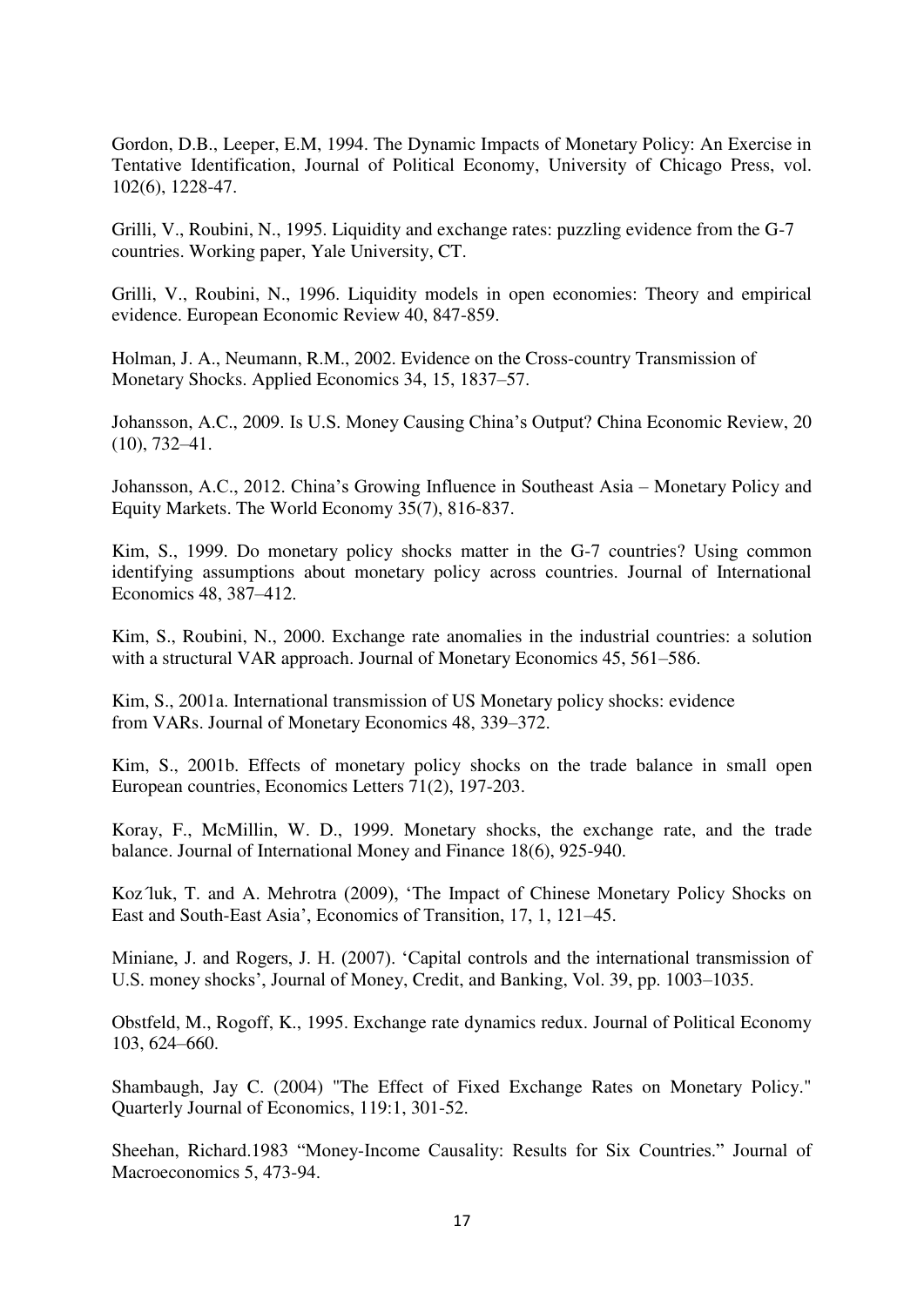Sims, C.A., 1980. Macroeconomics and Reality. Econometrica 48, 1-48.

Sims, C.A., Zha, T., 2006. [Does Monetary Policy Generate Recessions?,](http://ideas.repec.org/a/cup/macdyn/v10y2006i02p231-272_05.html) [Macroeconomic](http://ideas.repec.org/s/cup/macdyn.html)  [Dynamics,](http://ideas.repec.org/s/cup/macdyn.html) Cambridge University Press, vol10(02), 231-272.

Stam, A., Delorne, C.D., 1991.Cross National Money-Income Causality for the Floating Exchange Rate Period: Has the Influence of U.S. and German Money Persisted? Journal of macroeconomics, vol. 13 (2), 207-237.

Sun, H., 2009. Autonomy and Effectiveness of Chinese Monetary Policy under the De Facto Fixed Exchange Rate System. China and World Economy 17 (3), 23-38.

Svensson, L., Van Wijnbergen, S., 1989. Excess capacity, monopolistic competition and international transmission of monetary disturbances. Economic Journal 99, 785–805.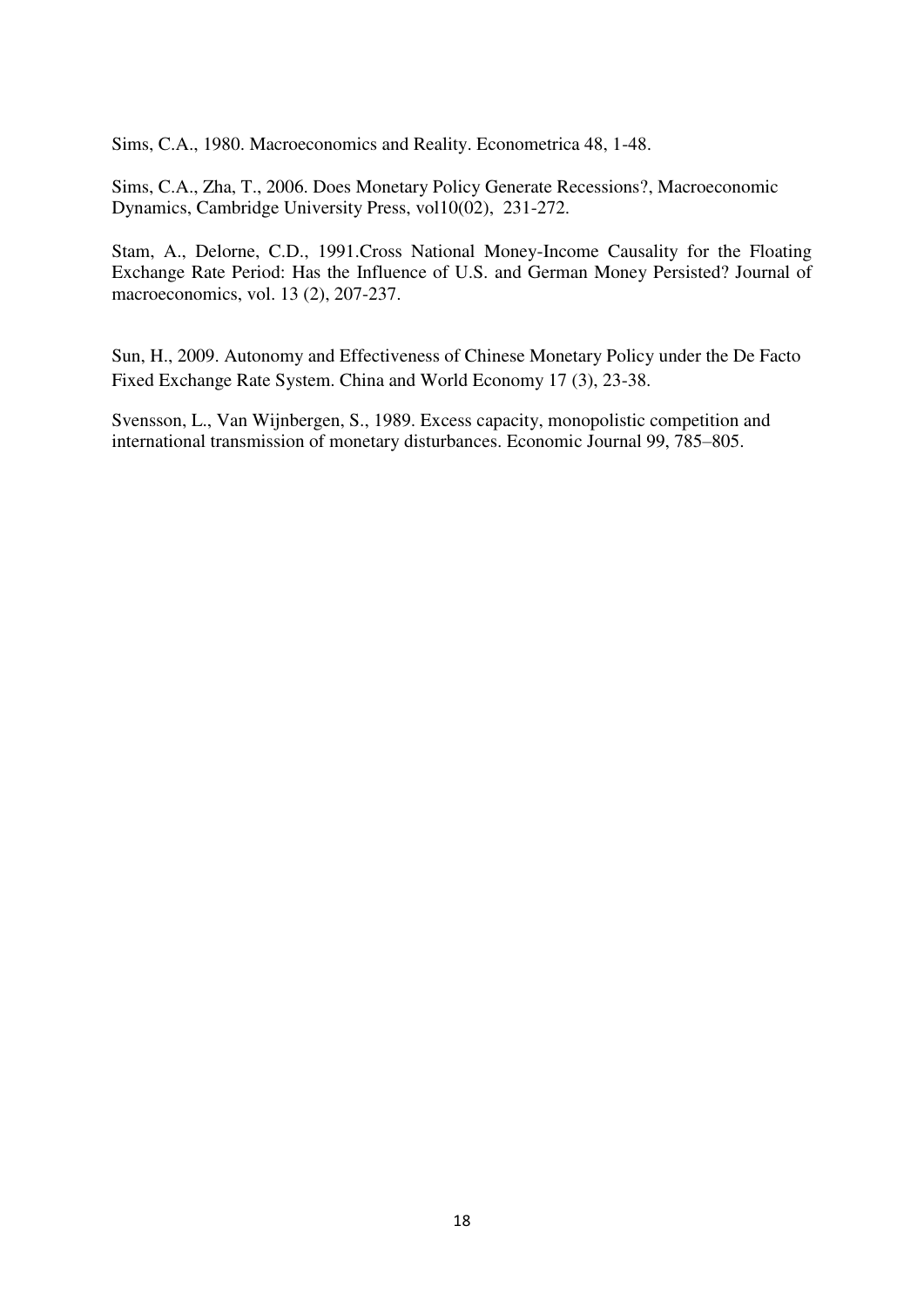

Figure 1: Monetary aggregate M2 in billions of USD for largest economies

Figure 2: Euro area exports to the U.S., China and japan as % of total Euro area exports





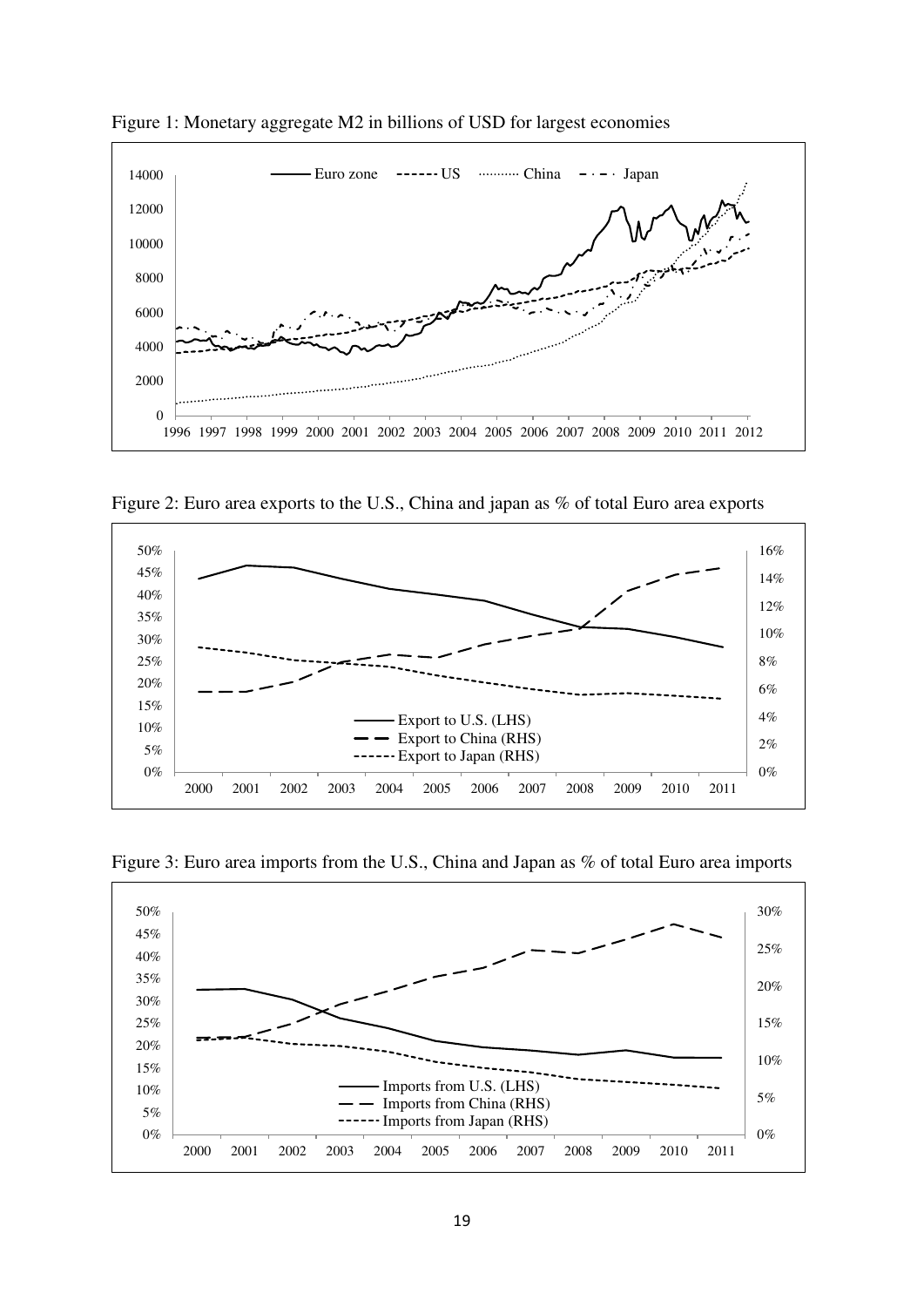

Figure 4: Response of Euro area economy to U.S. M2, China M2 and Japan M2 shocks: SVAR model 1

Notes: Figure 4 shows the dynamic response or impulse response function of the Euro area variables in the SVAR model 1 in equation (3). The confidence bands are obtained using Monte Carlo integration as described by Sims (1980), where 5000 draws were used from the asymptotic distribution of the VAR coefficient. The variables are U.S. M2, China M2, Euro area M2 (EU M2), Japan M2, Euro area industrial production (EU IP), Euro area consumer price index (EU CPI), global commodity price index in U.S. dollars (COM), short term Euro area interest rate (EU IR), the real effective trade-weighted Euro currency foreign exchange rate (EU TWI).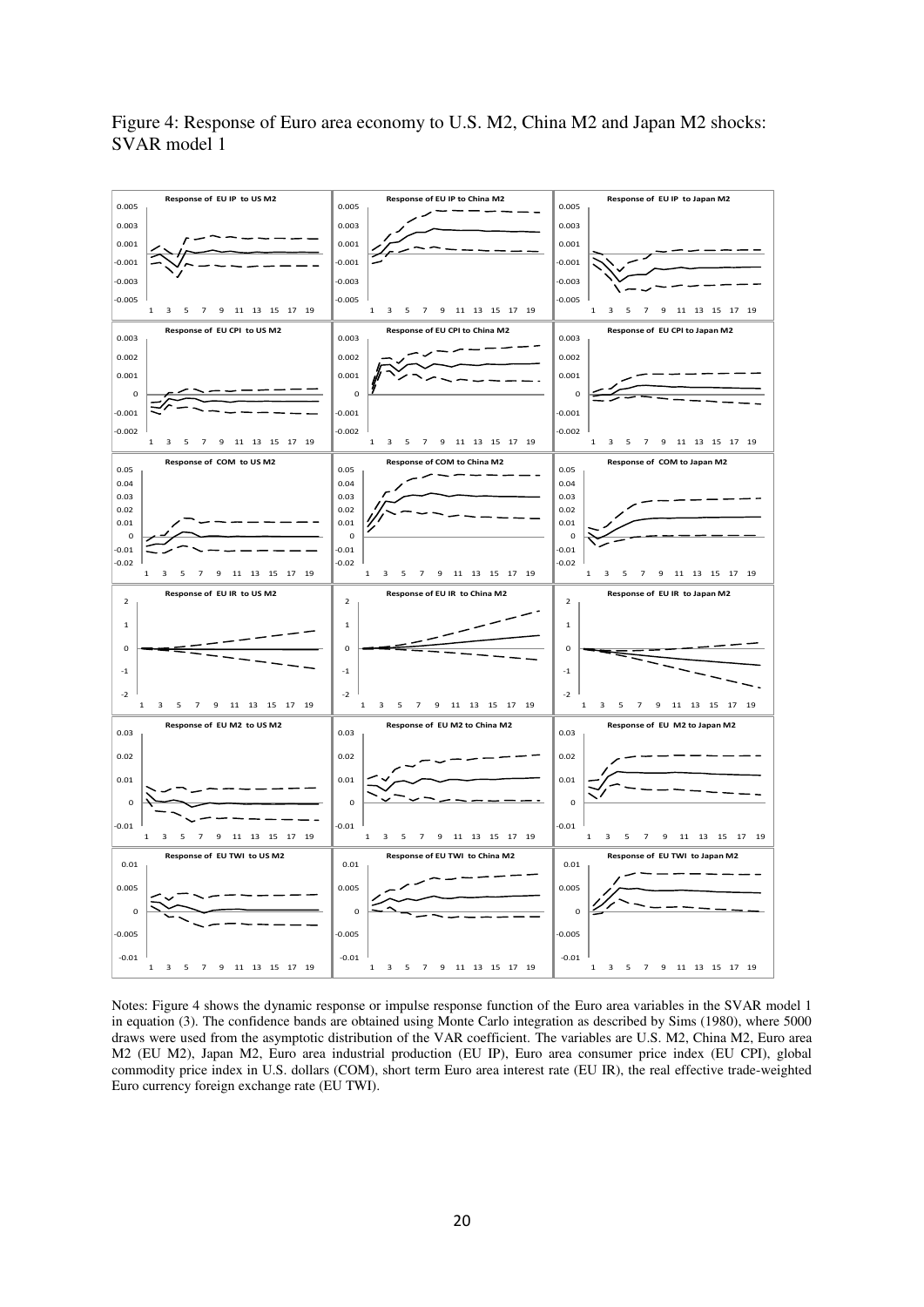

Figure 5: Response of Euro area real and nominal trade balance and exports to U.S. M2, China M2 and Japan M2 shocks

Notes: Figure 5 shows the dynamic response or impulse response function of the Euro area real trade balance (EU real TB), nominal trade balance (EU nominal TB), and Euro area real exports and nominal exports (to the U.S., China and Japan) are added one variable at a time as an additional variable (in last place) in the SVAR model 1 in Equation (3). Each row of results is for a different SVAR. The first, second, and third columns show the responses of Euro area trade variables to structural innovations in U.S. M2, China M2, and Japan M2, respectively. The confidence bands are obtained using Monte Carlo integration as described by Sims (1980), where 5000 draws were used from the asymptotic distribution of the VAR coefficient.